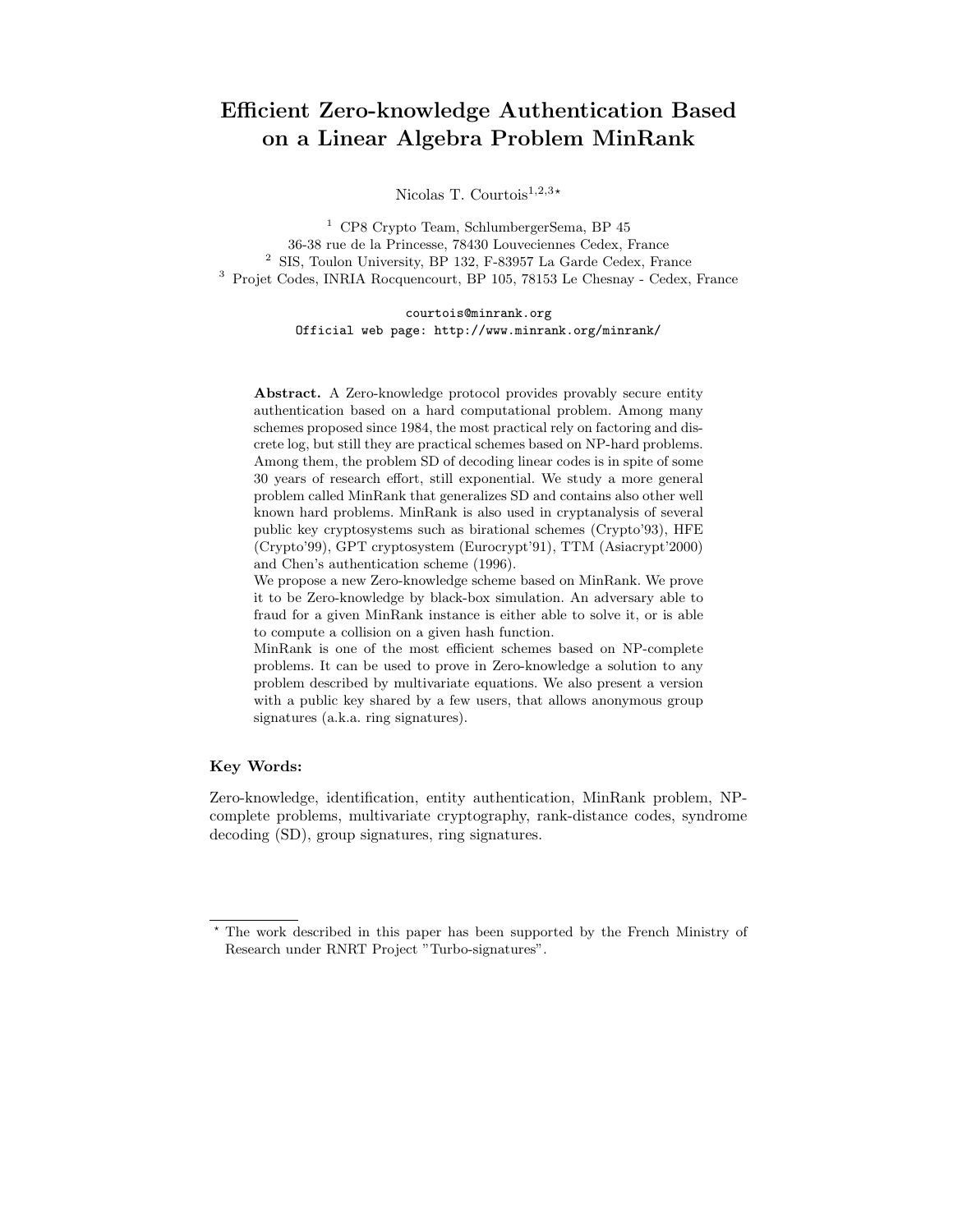# 1 Introduction

The general problem we address is the classical problem of interactive entity authentication. It is known since Fiat-Shamir [5] that solving this problem combined with a cryptographic hash function also allows non-interactive authentication, for example digital signatures,

The notion of Zero-knowledge identification has been formalized by Goldwasser, Micali and Rackoff in [18]. In such a scheme a Prover proves his identity to a Verifier. Provided the underlying problem is difficult, we prove that there is no interactive strategy for the Verifier communicating with the Prover, to extract any information whatsoever on the prover's secret. Several such schemes have been proposed since the original Fisher-Micali-Rackoff scheme (1984), and the most practical ones are Fiat-Shamir, Guillou-Quisquater and Schnorr schemes. Unfortunately they rely on problems that are (believed) not NP-hard such as factoring or discrete log. Still there are schemes using an NP-hard problem and still practical, for example PKP by Shamir [31], CLE by Stern [35] or PPP by Pointcheval [27]. However the most interesting schemes are in our opinion the schemes related to coding, as the decoding problem(s) are believed intractable even since the 1970s [2]. There were many proposals [34, 40, 20, 16, 4] and the best of them is the scheme SD by Stern [34, 40]. The simplest decoding problem is the problem of Syndrome Decoding (SD) and consists of finding a small weight vector in an affine subspace of a linear space. Similarly the MinRank problem is a problem of finding a linear (or affine) combination of given matrices that has a small rank. Both problems are NP-hard. Moreover SD have withstood more than 20 years of extensive research on the cryptanalysis of the McEliece cryptosystem [22] and all the known attacks for SD are still exponential, [1, 3, 21, 36, 40]. Min-Rank in fact contains SD and thus is also probably exponential. It also contains the decoding problem for rank-distance codes of Gabidulin, used in public-key authentication scheme of Chen [4] cryptanalysed in [37, 11], and also used in the public-key encryption scheme GPT [14]. The MinRank problem, not always named so, has many applications in cryptanalysis of various schemes such as Shamir's birational schemes [30, 6, 7] cryptanalysed by Coppersmith, Stern and Vaudenay solving a MinRank with a small rank. Similarly Goubin and Courtois broke the TTM cryptosystem in [19]. In [32] Shamir and Kipnis reduced the cryptanalysis of Hidden Field Equations (HFE) scheme [24] to MinRank.

In the present paper we present a new Zero-knowledge protocol, for Min-Rank. More precisely we show have to prove in Zero-knowledge an ability to compute (or have) MinRank solutions. We may build instances that have only one solution, and for those it will also be a proof of knowledge. We show that the scheme can also be applied to prove in Zero-knowledge a solution to any other problem expressed as a system of multivariate equations over a finite field.

The paper is organized as follows: First we recall the basic requirements of a Zero-knowledge protocol. Then in §3 defines MinRank and studies related hard problems. The §4 shows how to build secure instances for practical use, evaluated with all the 5 attacks currently known for MinRank. In the §5 we describe key generation and setup of the MinRank identification which is described in §6. The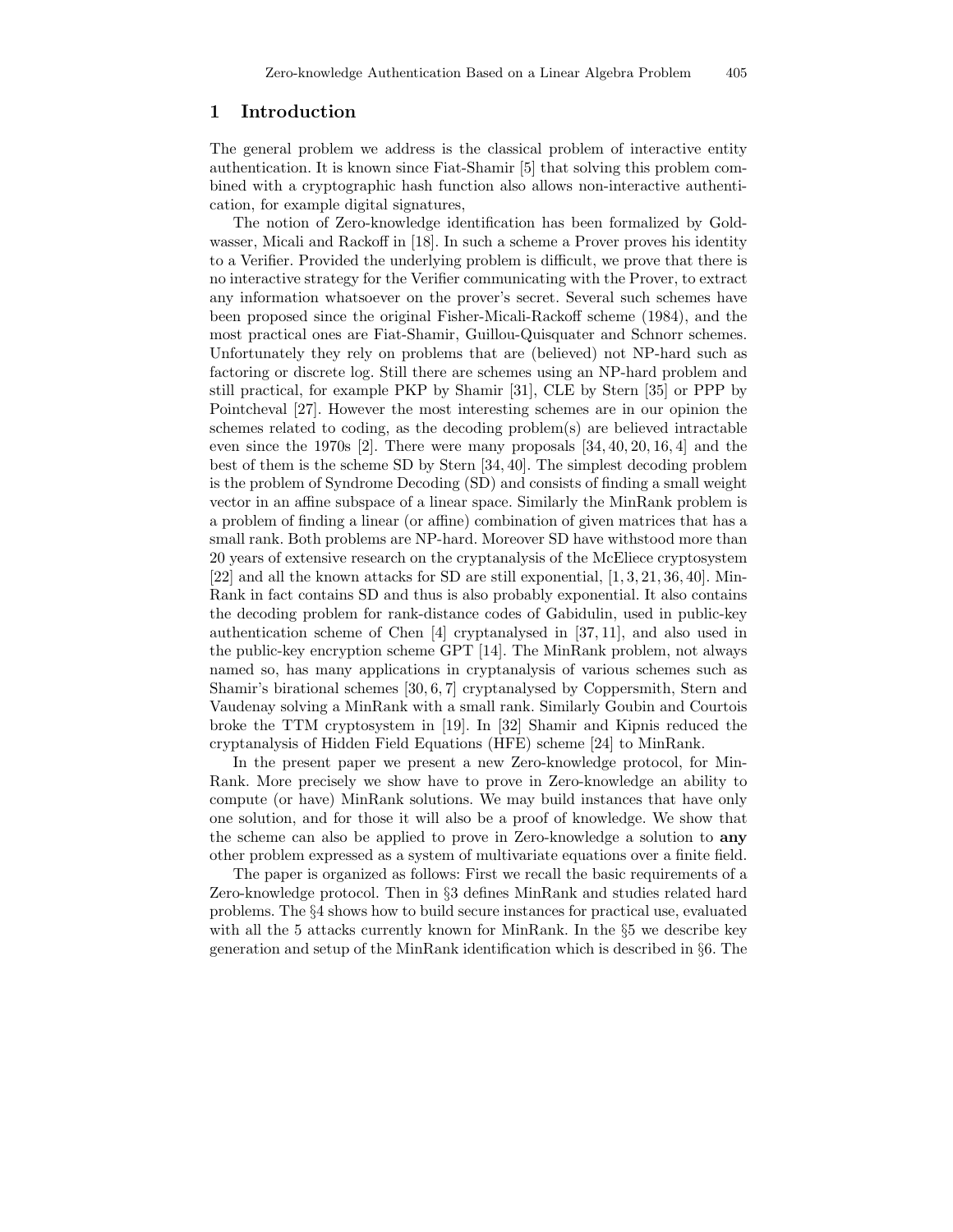following §7 gives proofs of completeness, soundness and Zero-knowledge. Then in §8 we analyse the performance of the scheme and in §8.2 we compare it to other schemes based on NP-complete problems. In Appendix C we compute useful probability distributions for ranks of matrices. The Appendix B contains various practical improvements to the scheme, notably reducing the fraud probability form 2/3 to 1/2. Finally, the Appendix C shows that MinRank allows to achieve authentication and signature, for any small subgroup, of a given group of users sharing the same public key.

# 2 Zero-knowledge Protocols

An interactive protocol involves two entities/strategies: the Prover (P) and the Verifier (V) that will be two probabilistic Turing machines. The Verifier and prover interact and at the end the Verifier gives an answer: Accept or Refuse.

In known Zero-knowledge protocols, there is a possibility of fraud: a cheater is usually able to answer to some types of questions (for which he was prepared in advance) but not for all of them. The protocols are designed in such a way that an answer to one question gives no information (Zero-knowledge), while answering all the questions is proved to reveal Prover's secret (Soundness). The security is in fact based on the impossibility by the Prover to predict Verifier's questions. If we iterate the protocol, the global fraud probability becomes then as small as we want.

A Zero-knowledge identification scheme should be: complete, sound and Zero-knowledge:

Completeness. The legitimate Prover gets always accepted.

(Computational) Soundness. An illegitimate Prover will be rejected with some fixed probability. We usually show the Prover that always succeeds can be used to extract the Prover's secret (a knowledge extractor).

Zero-knowledge. It is much stronger that saying the Verifier learns merely nothing about the secret. We demand that no Verifier strategy, can extract any information from the Prover, even in several interactions. It gives provable security against active attacks. Proofs are made by simulation using the Verifier as an oracle, or black-box, and therefore this definition has been called black box (computational) Zero-knowledge, as formalized by Goldreich, and Oren [17]:

**Definition 1** (Black box Zero-knowledge, [17]). A strategy  $P$  is told to be black box Zero-knowledge on inputs from S (common input) if there exists an efficient simulating algorithm  $U$  so that for every feasible Verifier strategy  $V$ , the two following probability ensembles are computationally indistinguishable:

 $- \{(P,V)(x)\}_{x\in S} \stackrel{def}{=}$  all the outputs of V when interacting with P on a common input  $x \in S$ .

 $-\{U(V)(x)\}_{x\in S}$ <sup>def</sup> the output of U using V as a black box, on  $x\in S$ .

The definition above is strong and still realistic: all well-known Zero-knowledge protocols are proven in this model.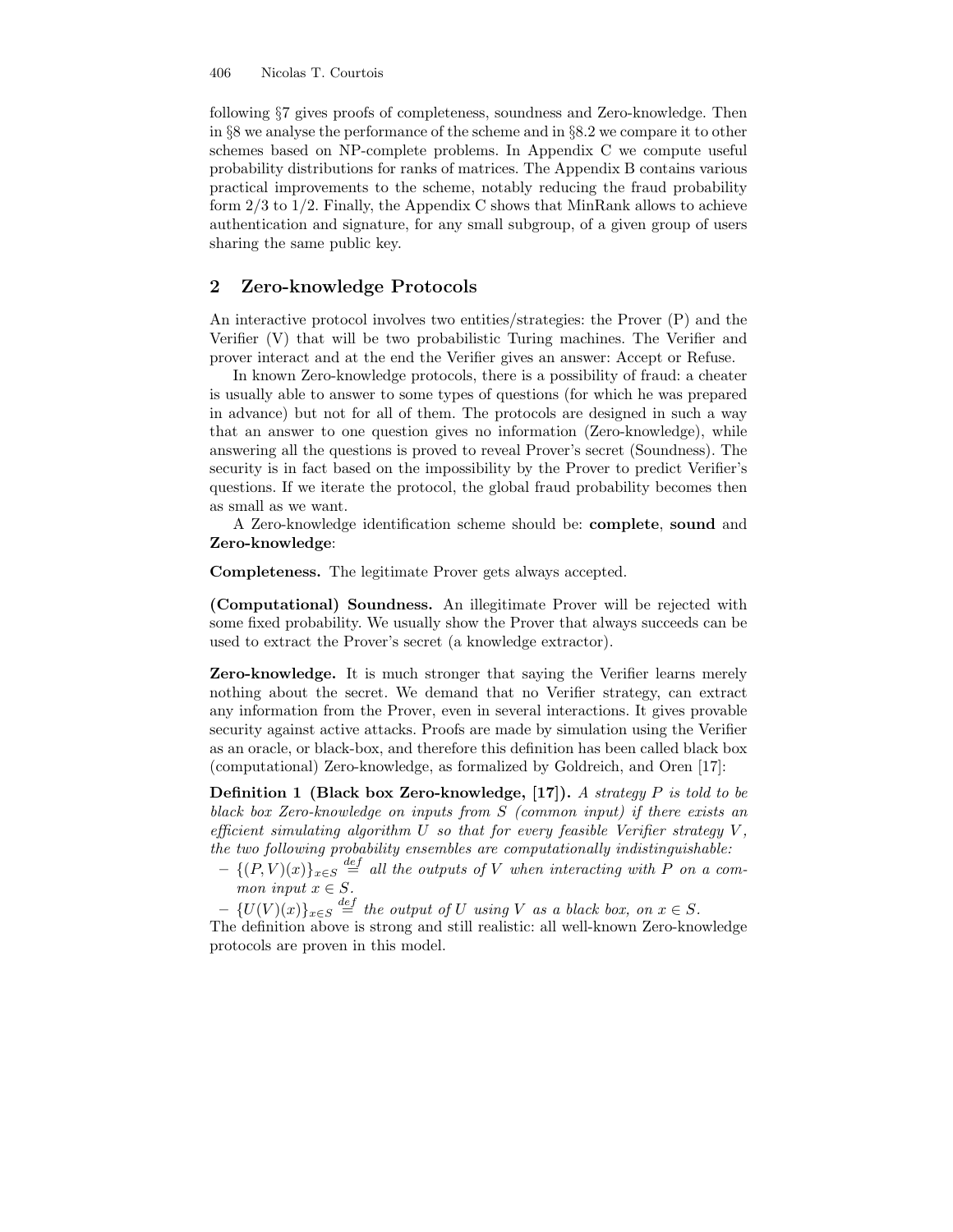### 3 The MinRank Problem

Let  $M_0$ ;  $M_1, \ldots, M_m$  be some  $\eta \times n$  matrices over a ring R. The problem  $\text{MinRank}(n, n, m, r, R)$  is to find a solution  $\alpha \in R^m$  such that:

$$
Rank(\sum_{i}\alpha_{i}M_{i}-M_{0})\leq r.
$$

#### 3.1 Related Problems

This version of the MinRank, is a generalized version of one among many NPcomplete rank problems studied in  $[23]$  and  $[10]$ . In our scheme R will be a finite field  $GF(q)$ .

MinRank over a field can be defined in terms of codes: it is a decoding problem for a kind of subfield subcode of Gabidulin's linear rank-distance code over  $GF(q^{\eta})$  [13, 11, 37]. Currently one of the two best known attacks to decode rank distance codes is based on MinRank [11, 37]. Therefore MinRank is essential to the security of Chen and GPT public key schemes [14, 4, 11]. MinRank also appears in attacks known on the HFE [32, 8, 10], TTM cryptosystem [19] and Shamir's birational signature scheme [30, 6, 7]. Finally, as we show in §3.3, MinRank contains the SD problem for ordinary codes that underlies the security of McEliece [22] and various identification schemes [34, 40, 16, 20].

MinRank over rings should also be mentioned. MinRank over  $Z$  might be broken by the widely-used LLL algorithm. Indeed, when all the  $M_i$  are diagonal of size up to  $300 \times 300$ , the problem is to find a vector in a lattice with a small number of non-zero elements, and this problem is closely related to the well known lattice reduction problem that has numerous applications in cryptography. Still MinRank over  $\mathbb Z$  is undecidable in general, because it can encode any set of diophantine equations (Tenth Hilbert's problem) [23].

#### 3.2 Encoding NP Problems as MinRank

The problem of proving in Zero-knowledge that a system of equations over a finite field has a solution has already been solved in [12] under RSA or DL intractability. Our solution is based on an NP-complete problem.

Theorem 1 (Determinant Universality, Valiant 1979). Any set of multivariate equations over a ring can be encoded as a determinant of a matrix with entries being constants or variables.

It was first shown by Valiant [38]. For a simpler, and still effective proof see [23]. Both give an effective algorithm to encode any set of multivariate polynomial equations as a MinRank. However the size of matrices it gives seems hard to improve, for m equations of degree d with n variables we need matrices of width about  $mn^d$ .

From now we always suppose that  $R = GF(q)$ . Solving multivariate quadratic equations over a field is NP-hard [26], thus: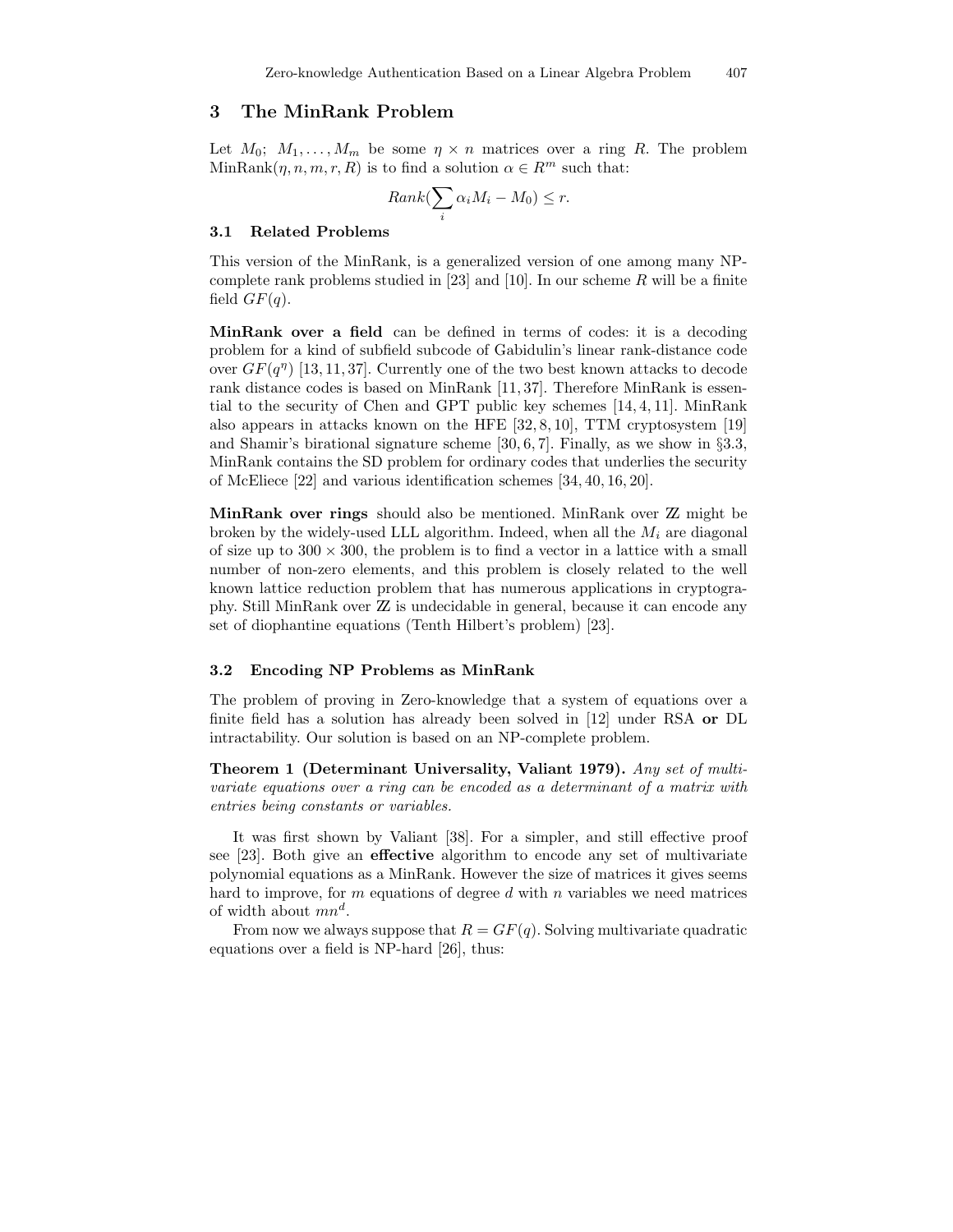408 Nicolas T. Courtois

### 3.3 MinRank is NP-hard

The proof of [23], however, gives instances of MinRank in which the size of the matrices will be polynomial in the number of matrices. It might seem that MinRank is less secure with m matrices  $n \times n$  and m and n being of the same order of magnitude. We are going to show a reduction from an NP-complete problem that gives instances that are known to be hard both in theory in practice, with  $m, n$  and r being of the same order of magnitude. We reduce from the Syndrome Decoding problem of a linear error correcting code that is NP-complete. The proof for the case  $q = 2$  is to be found in [2], and an extension to the arbitrary field is sketched in [39], page 1764. Let  $(n, k, d)$  be an error correcting code. The encoding is trivial: each of the lines of the generating matrix will be put on the diagonal of a  $n \times n$  matrix  $M_i$  that will have all 0's elsewhere. Similarly  $M_0$ contains the fixed codeword to decode. Solving MinRank with rank  $r$  is then equivalent to correcting  $r$  errors.

# 4 MinRank Instances and Attacks

#### 4.1 Preliminary Requirement

The instance of MinRank should be chosen in such a way that the probability it has many solutions (apart from those we might put by construction) should be small. One possible way of achieve this is an explicit reduction from an instance of another problem that has only one solution, as for example in  $\S 3.2$ .

Another way is to choose parameters such that the probability it has a solution, given in Appendix B, is small, and thus we will be able to build instances with one (constructed) solution that are unlikely to have  $(m)$ any more. In this case, as we show in section A, we need to have

$$
m \leq m_{max}
$$
 with  $m_{max} \stackrel{def}{=} \eta n + r^2 - (\eta + n)r + 1$ 

### 4.2 Known Attacks

We assume  $\eta \geq n$ .<sup>1</sup> There are five attacks known for the problem MinRank. Let  $\omega$  be the exponent of the Gaussian reduction  $2 \leq \omega < 3$ , in practice  $\omega \simeq 3$ .

Exhaustive search. It is  $q^m r^{\omega}$ , see [10] for details.

Attacking square MinRank with  $r \approx n$ . In some cases the exhaustive search may break MinRank<sup>2</sup>. For example we consider a MinRank with  $m$ matrices  $n \times n$  and with  $r = n - s$ . Then we have  $m_{max} = r^2 + n^2 - 2nr = s^2$ . A randomly generated MinRank with such parameters can be solved in about  $q^{s^2}$ , which can be quite small. However if the MinRank with  $m >> m_{max}$  is generated from a reduction from another problem (see §3.2) having not too many solutions, it is still secure.

 $^{\rm 1}$  The problem is symmetric with respect to transposition of matrices with swapping  $\eta$  and n and by inspection we verify that all the complexities given in the present paper are already given for the better of the two cases.

<sup>&</sup>lt;sup>2</sup> This attack was suggested to me by prof. Claus P. Schnorr.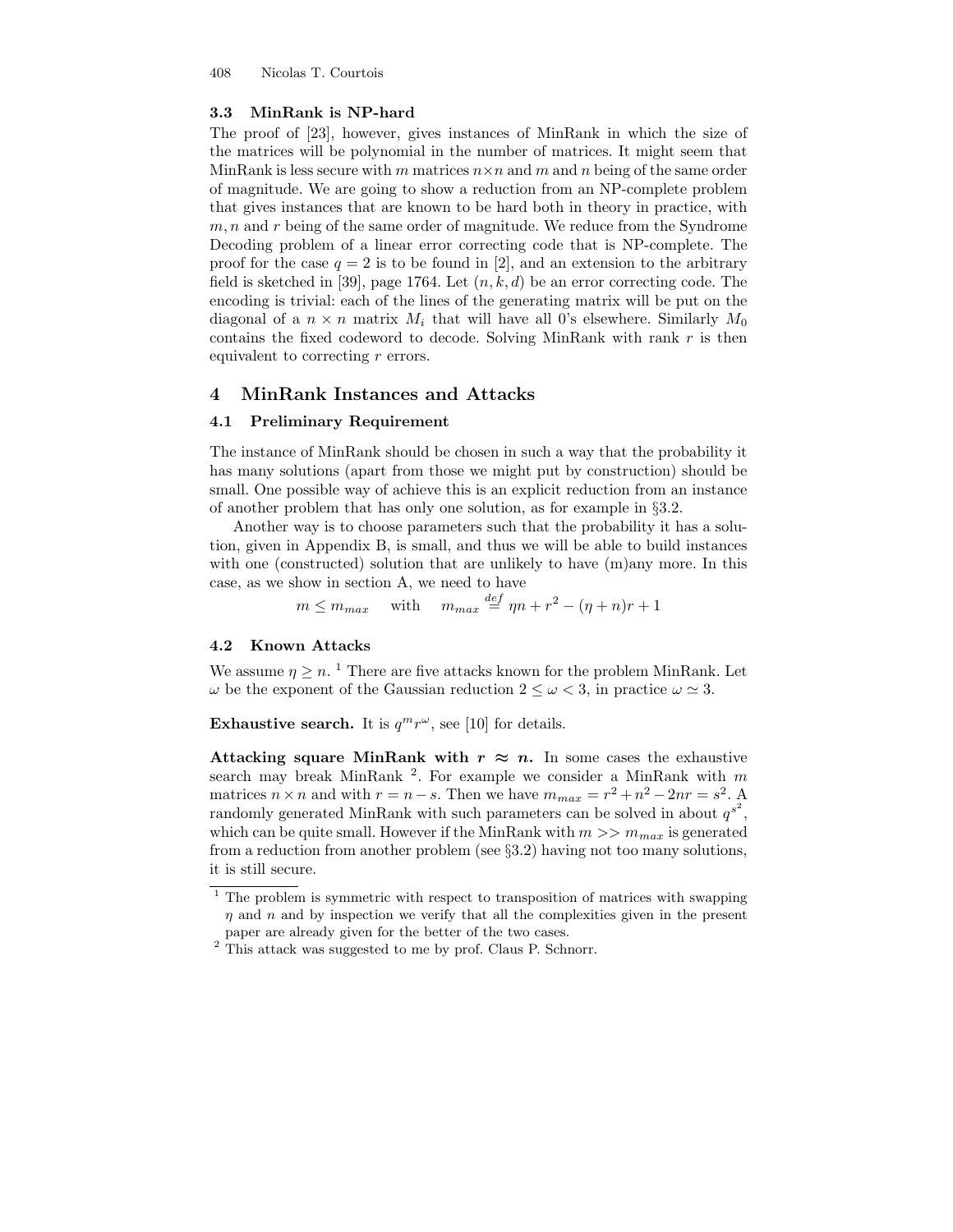Attack Using Sub-matrices. This simple attack works only if  $r \ll n$ , not the case in this paper, and was first used by Coppersmith, Stern and Vaudenay in [6, 7]. It was then described in details and used in [8, 9].

**MQ-solving Attacks.** Another attack that works only for  $r \ll n$  is due to Shamir and Kipnis [32]. It reduces MinRank to the MQ problem, i.e. to a system of Multivariate Quadratic equations. If  $r \ll n$  the system is overdefined, and surprisingly such a system will be solved in expected polynomial time [32]. Improved algorithms will give roughly about  $n^{\mathcal{O}(r)}$ , see [10, 11, 8, 33].

Since we will never have  $r \ll n$ , both these attacks fail.

The Kernel Attack. is the best attack for the parameter sets we propose. It is due to Louis Goubin and described in [19] with a complexity of  $q^{\lceil \frac{m}{n} \rceil \tau} m^{\omega}$  for  $n = \eta$ . A more general version described in [10] and [11] gives

$$
Min\left(\begin{array}{cc}q^{\lceil\frac{m}{n}\rceil r}\end{array},\begin{array}{cc}q^{\lfloor\frac{m}{n}\rfloor r + (m \bmod n)}\end{array}\right)\cdot m^\omega.
$$

For small  $r$  there are further improvements described in [11].

**The "Big m" Attack** This attack designed for  $m \gg n$  and is described in [11] and [10]. It is trivial and consists of constraining as many entries of the matrix  $M$ , as possible to 0. It runs in

$$
q^{Max(0,\eta(n-r)-m)}(\eta(n-r))^{\omega}.
$$

**The Syndrome Attack.** Another attack for  $m \gg n$  and is described in [11] and [10]. It is not very practical and gives about

$$
q^{Max\left(\frac{\eta n-m-1}{2},(\eta+n)r/2-m-r^2/4\right)} \cdot \mathcal{O}(r\eta n)
$$

Hard Instances: All the attacks known for MinRank described above are exponential in general. In a work in progress, [11] it is conjectured that for fixed  $\eta = n$  the best security of  $q^{\frac{4}{27}n^2}$  is achieved with  $r = n/3$  and  $m \approx \frac{4}{9}n^2$ . If m is fixed, one may also build instances as close as we want to the exhaustive search if we put  $n > 3\sqrt{m}$  and as big as possible, and with  $r = n - \sqrt{m}$ .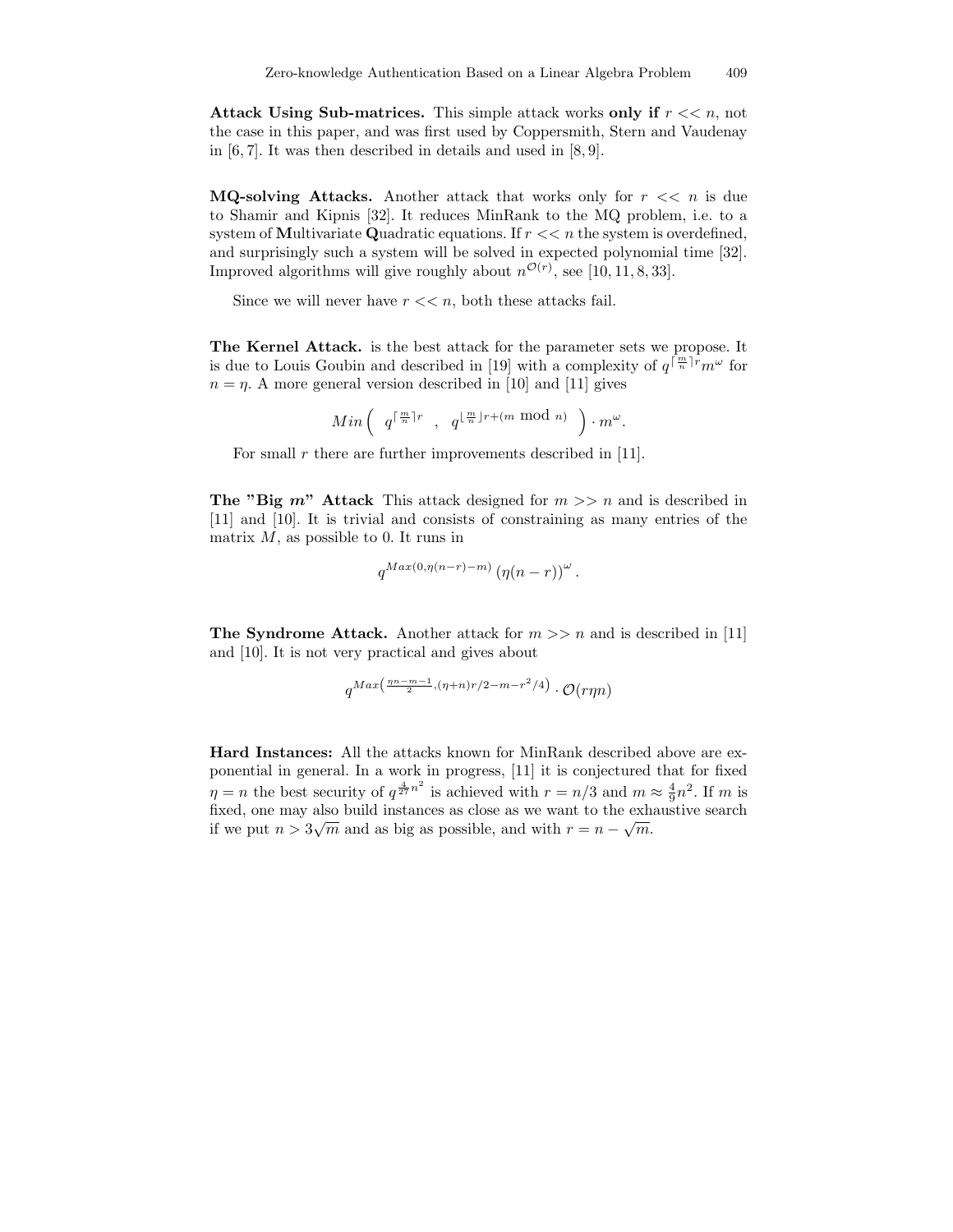#### 410 Nicolas T. Courtois

#### 4.3 Practical Parameter Choices

We propose six sets of parameters A-F that use square matrices  $(\eta = n)$  and work either over  $GF(2)$  or over  $GF(65521)$ , the biggest prime that fits in 16 bits. In the following table we compare the complexity of all known attacks described above for A-F, give the communication complexity computed following  $\S$ B.2, as well as the probability that it has a solution computed computed in §A. For comparison we also include two MinRank instances that appear in the

Shamir-Kipnis attack on HFE cryptosystem <sup>3</sup> [32], given for the HFE Challenge  $1 [24, 9]$  and for a subsystem of Quartz<sup>4</sup> [25].

| Cryptosystem               |                   | MinRank identification | <b>HFE</b> |     |           |           |                 |           |
|----------------------------|-------------------|------------------------|------------|-----|-----------|-----------|-----------------|-----------|
| Parameter set              | А                 | В                      |            |     | Е         | F         | Chall. 1 Quartz |           |
| m                          | 10                | 10                     | 10         | 81  | 121       | 190       | 80              | 103       |
| $\boldsymbol{n}$           | 6                 |                        | 11         | 19  | 21        | 29        | 80              | 103       |
| η                          | 6                 |                        | 11         | 19  | 21        | 29        | 80              | 103       |
| $\boldsymbol{r}$           | 3                 | 4                      | 8          | 10  | 10        | 15        |                 | 8         |
|                            | 65521 65521 65521 |                        |            | 2   | 2         | 2         | 280             | $2^{103}$ |
| $Pr_{\alpha}[Rank \leq r]$ | 0.6               | 0.6                    | 0.6        | 0.6 | 0.6       | $12^{-6}$ | $< 2^{-10^5}$   |           |
| $20\times$ Comm. [Kb]      | 1.94              | 2.99                   | 4.86       |     | 2.17 2.36 | 3.13      |                 |           |

| $\rm Attack$ |           |                    |            |                     |          |                 |               |            |
|--------------|-----------|--------------------|------------|---------------------|----------|-----------------|---------------|------------|
| Brute force  | $2^{168}$ | പ്ര8               | o tro      | റ∘                  |          | 205             | റ്റ്          | $2^{103}$  |
| Kernel       | $2^{106}$ | $2^{122}$          | $2^{138}$  | $2^{64}$            |          | $2^{81}2^{128}$ | ე577          | 2844       |
| Big m        | $2^{108}$ | $\Omega_{0}^{205}$ | ი399       | $2^{113}$ $2^{135}$ |          | $2^{243}$       | $\Omega$ 461k | $2^{997k}$ |
| Syndrome     | $2^{118}$ | ი312               | $2^{1002}$ | 2151                | 0.172    | $9^{339}$       | 252k          | $2^{530k}$ |
| Sub-matrices | $\infty$  | $\infty$           | $\infty$   | $\infty$            | $\infty$ | $\infty$        | $2^{9}$       | $2^{114}$  |
|              | $\infty$  | $\infty$           | $\infty$   | $\infty$            | $\infty$ | $\infty$        | $2^{152}$     | പ88        |

# 5 Setup of MinRank Identification

### 5.1 Key Setup

The public key are  $1 + m$  matrices  $\eta \times n$  over a finite field  $GF(q)$ ,  $M_0$ ;  $M_1, \ldots, M_m$ . Let  $r < n$ . To generate a random hard <sup>5</sup> instance we pick  $1 + m - 1$  (pseudo-)random matrices  $M_0$ ;  $M_1, \ldots, M_{m-1}$ . We chose a random

<sup>&</sup>lt;sup>3</sup> The brute force workfactors given in the table for HFE correspond to the direct brute force attack on HFE itself, not on MinRank that would give much more.

 $^4$  Since it is only a subsystem, an attack on MinRank does not really break Quartz.

<sup>&</sup>lt;sup>5</sup> The instances of MinRank generated here are such that the matrices, and a linear combination that yields a small rank, are all random and uniformly distributed. It is believed to give hard instances most of the time with respect to all the attacks from section 4.2. It might change if a better way to produce hard instances is known. The same problem is an issue for any cryptosystem based on an NP-complete problem: there is a difference between an NP-complete problem in general, and the actual instances in the samplable distribution generated by a finite-length algorithm.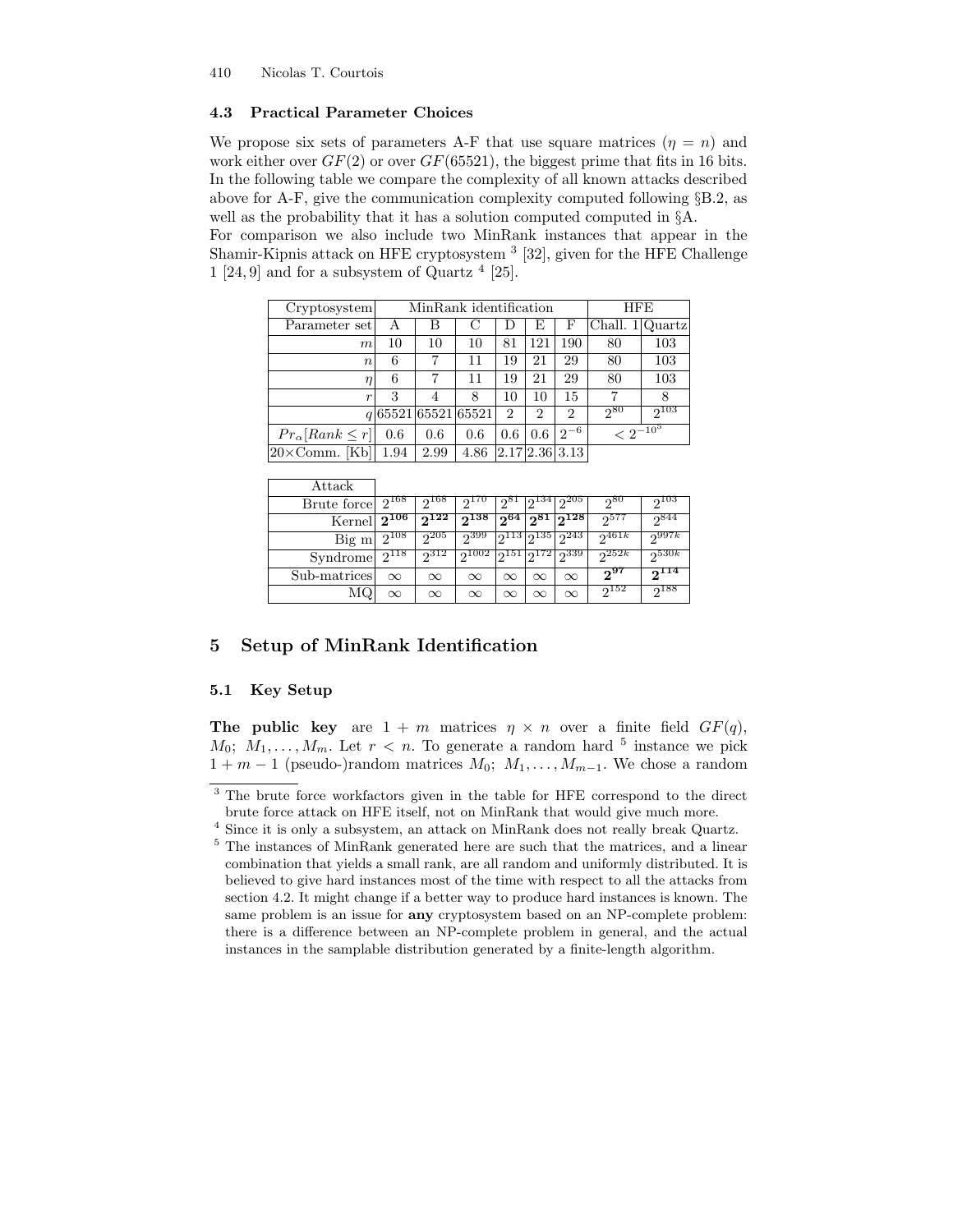M of rank r and we "adapt"  $M_m$ . For this we pick a random  $\alpha \in GF(q)^m$  such that  $\alpha_m \neq 0$  and  $M_m$  is computed as:

$$
M_m = (M + M_0 - \sum \alpha_i M_i) / \alpha_m
$$

In practice, we generate M and  $M_1, \ldots, M_{m-1}$  out of a pseudo-random generator with a seed of 160 bits. It is better to pick all  $M_i$  invertible, but it's not necessary. We may use the well-known LU method <sup>6</sup> to generate a deterministic pseudo-random invertible matrix. In order to generate  $M$ , first we generate a matrix L which is random invertible matrix  $r \times r$ , completed with 0's to an  $\eta \times n$  matrix. Then a random couple of invertible matrices S and T is applied  $M = SLT$ , see Lemma 1.

**The secret key** It is the solution  $\alpha \in GF(q)^n$  such that

$$
Rank(\sum \alpha_i \cdot M_i - M_0) = r.
$$

Key sizes All the public key is generated out of a pseudo-random generator with a seed of 160 bits, except  $M_m$  that is transmitted. The size of the public key is thus only  $160 + n\eta \log_2 q$  bits. The secret key requires only additional  $m \log_2 q$  bits to store  $\alpha$ .

### 6 MinRank Identification Scheme

We use a collision-intractable one-way hash function  $H$  for commitments that is supposed to be behave as a random oracle. The Prover is going to convince the Verifier of his knowledge of  $\alpha$  (and M).

The Prover chooses two random invertible matrices S, T that are  $\eta \times \eta$  and  $n \times n$ , and a totally random  $\eta \times n$  matrix X. We call  $\overline{STX}$  the triple  $(S, T, X)$ . Then, he picks a random combination  $\beta_1$  of the  $M_i$ :

$$
N_1=\sum \beta_{1i}\cdot M_i
$$

He puts and  $N_2 = M + M_0 + N_1$  and uses his secret expression of M to get:

$$
N_2 = \sum \beta_{2i} \cdot M_i
$$

We have  $\beta_2 - \beta_1 = \alpha$ , but each of  $\beta_i$  (taken separately) is random and uniformly distributed. Each of the  $N_i$  is just a random combination of the  $M_i$ .

 $6$  This method is known to give a slight bias, but it seems easy tor repair for example by multiplying a few such matrices and permuting columns.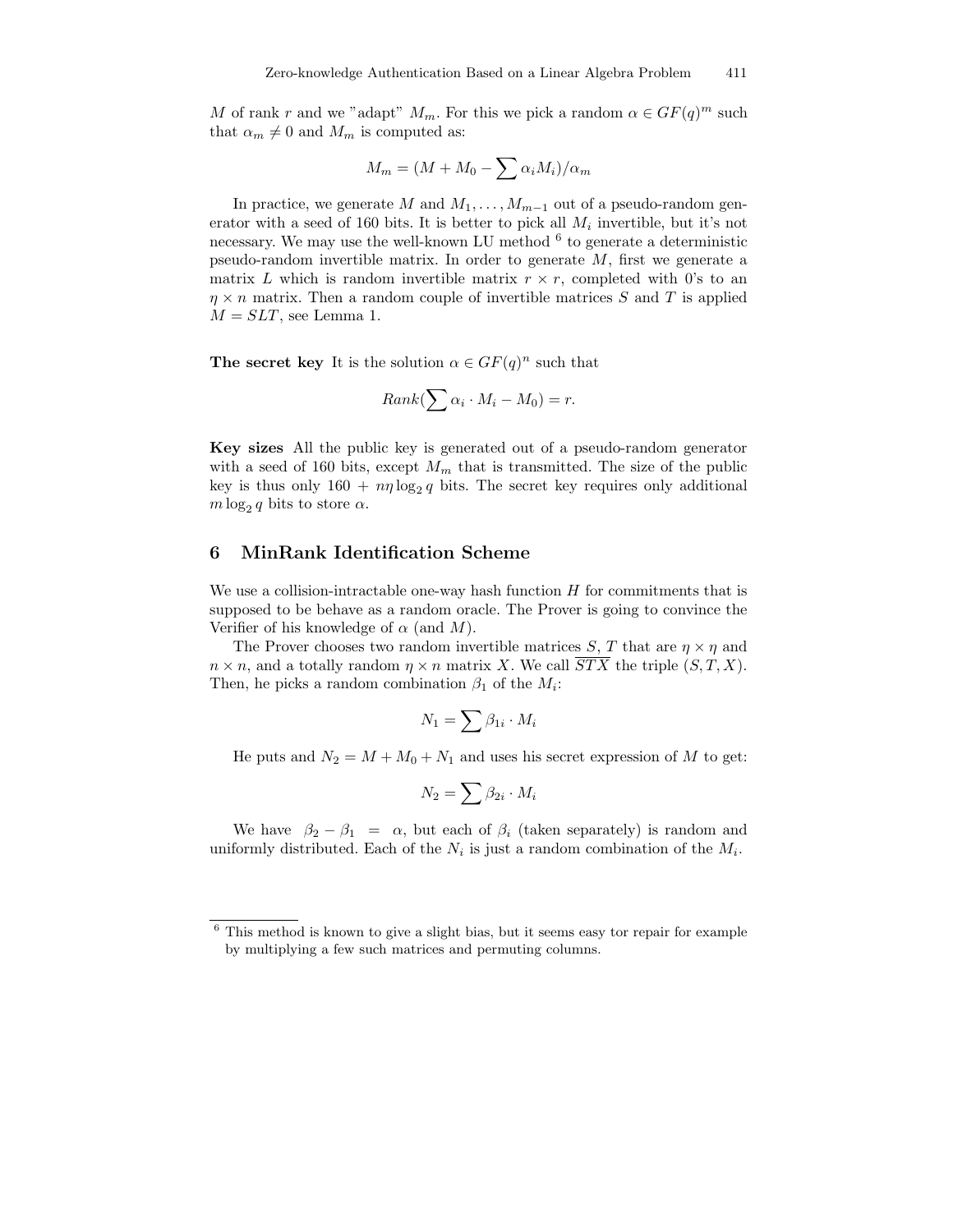#### One Round of Affine MinRank Identification:

1. The Prover sends to the Verifier:

$$
H(\overrightarrow{STX}), H(TN_1S + X), H(TN_2S + X - TM_0S)
$$

2. The Verifier chooses a query  $\mathcal{Q} \in \{0, 1, 2\}$  and sends  $\mathcal Q$  to the Prover.

$$
\overbrace{\mathcal{Q} \in \{0,1,2\}}
$$

3. If  $\mathcal{Q} = 0$  the Prover gives the following values:

$$
(TN_1S + X), (TN_2S + X - TM_0S)
$$

**Verification**  $Q = 0$ : The Verifier accepts if  $H(T N_1 S + X)$ and $H(T N_2 S + X - T M_0 S)$  are correct and if

$$
(TN_2S + X - TM_0S) - (TN_1S + X) = TMS
$$

is indeed a matrix of rank r. 3' If  $\mathcal{Q} = 1, 2$  the Prover reveals:

$$
\overrightarrow{STX}, \overrightarrow{\beta_{\mathcal{Q}}}
$$

**Verification**  $Q = 1, 2$ : The Verifier checks if S and T are invertible and  $H(\overline{STX})$  is correct. Then he computes

$$
TN_{\mathcal{Q}}S = \sum \beta_{\mathcal{Q}i} \; TM_iS
$$

and verifies  $H(T N_1 S + X)$  or  $H(T N_2 S + X - T M_0 S)$ .

#### 6.1 Completeness

It is clear that a legitimate Prover that knows  $\alpha$  always succeeds.

#### 6.2 Soundness

We will show that a false Prover is rejected with probability  $\frac{1}{3}$ . Let C (Charlie or the Cheater), be an expected polynomial time Turing machine. We suppose that there is such a false Prover  $C$  that can answer all the questions  $Q$ . In fact the proof below shows that such a Prover will either be able to compute a collision for H, or be able to solve the given instance of the NPcomplete problem MinRank <sup>7</sup> .

 $^7$  Here it can be just any instance of MinRank, however in the practical authentication the public key is generated in a specific way, see note 1 on the bottom of page 410.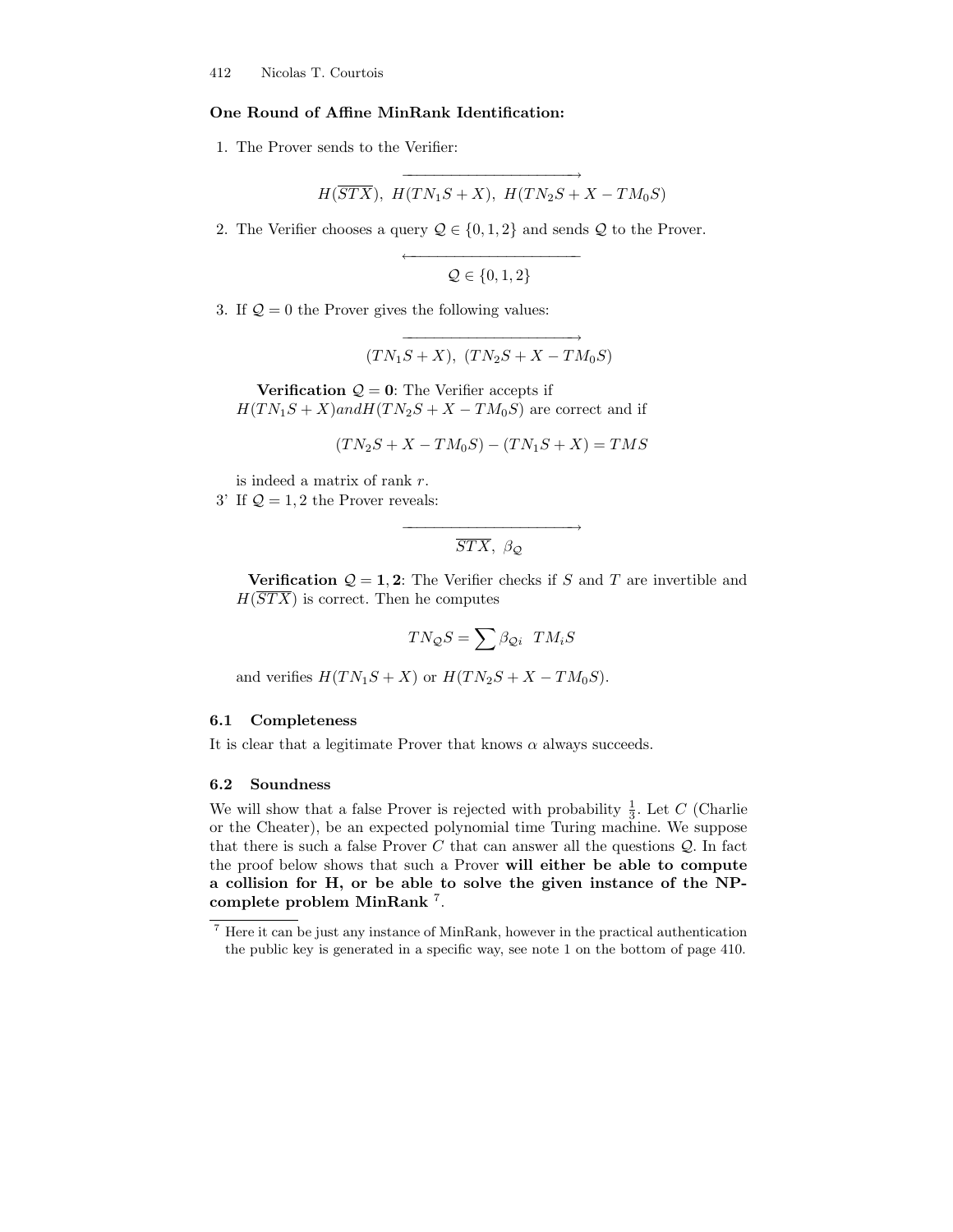**Proof:** C commits (with H) to the values of  $TN_1S+X$  and  $TN_2S+X$ . For  $Q=1$ and 2 he proves that he has indeed generated them in the form  $X+T(\sum \beta_{1i}M_i)S$ and  $X+T(\sum \beta_{2i}M_i)S$ . In both cases we verify  $H(STX)$  and we are certain that he used the same X, S and T. Finally when  $\mathcal{Q} = 0$  we will verify the rank of the following matrix is indeed  $r$ :

$$
\left(T(\sum \beta_{2i}M_i)S - TM_0S + X\right) - \left(T(\sum \beta_{1i}M_i)S + X\right) =
$$
  
= 
$$
\sum_{i=1}^m (\beta_{2i} - \beta_{1i}) \cdot TM_iS - TM_0S
$$

When  $Q = 1$  or 2 we check that S and T are invertible, thus

$$
\sum_{i=1}^{m} (\beta_{2i} - \beta_{1i}) \cdot M_i - M_0
$$

is also of rank r. Thus the Prover knows a solution to MinRank  $\alpha = (\beta_2 - \beta_1)$ , i.e. either the secret key  $\alpha$  or an equivalent one.  $\square$ 

.

One can see that the fraud probability for several rounds is:

$$
Pr_{fraud} = \left(\frac{2}{3}\right)^{\#rounds}_{\#rounds}
$$

For details and an improvement to  $\left(\frac{1}{2}\right)$ #rounds see B.1 and B.1.

# 7 Black-box Zero-knowledge of MinRank

Let the Prover strategy  $P$  be a probabilistic average polynomial time Turing machine. We suppose that  $H$  is a random function (oracle). The simplicity of MinRank makes very easy to show it is Zero-knowledge.

- In cases  $Q = 1, 2$  we only disclose random unrelated variables S, T,  $\beta_{Q}$ , X.
- The case  $Q = 0$ : disclosing  $(T N_1 S + X)$  and  $(T N_2 S T M_0 S + X)$  is equivalent to disclosing  $(T N_1 S + X)$  and their difference  $T N_2 S - T M_0 S - T N_1 S =$ TMS.

Since X is completely random,  $(T N_1 S + X)$  is a random matrix independent from TMS. As for TMS, we show that it is a uniformly distributed matrix of rank r:

**Lemma 1.** Let M be a  $\eta \times n$  matrix of rank r. Let S and T be two uniformly distributed random invertible matrices  $\eta \times \eta$  and  $n \times n$ . Then TMS is uniformly distributed among all  $\eta \times n$  matrices of rank r.

**Proof sketch:** All the  $\eta \times n$  matrices M of rank r are equivalent modulo invertible variable changes and can be written as:

$$
M = S' \cdot \begin{pmatrix} Id_{r \times r} & 0_{r \times (n-r)} \\ 0_{(n-r) \times r} & 0_{(n-r) \times (n-r)} \end{pmatrix} \cdot T'
$$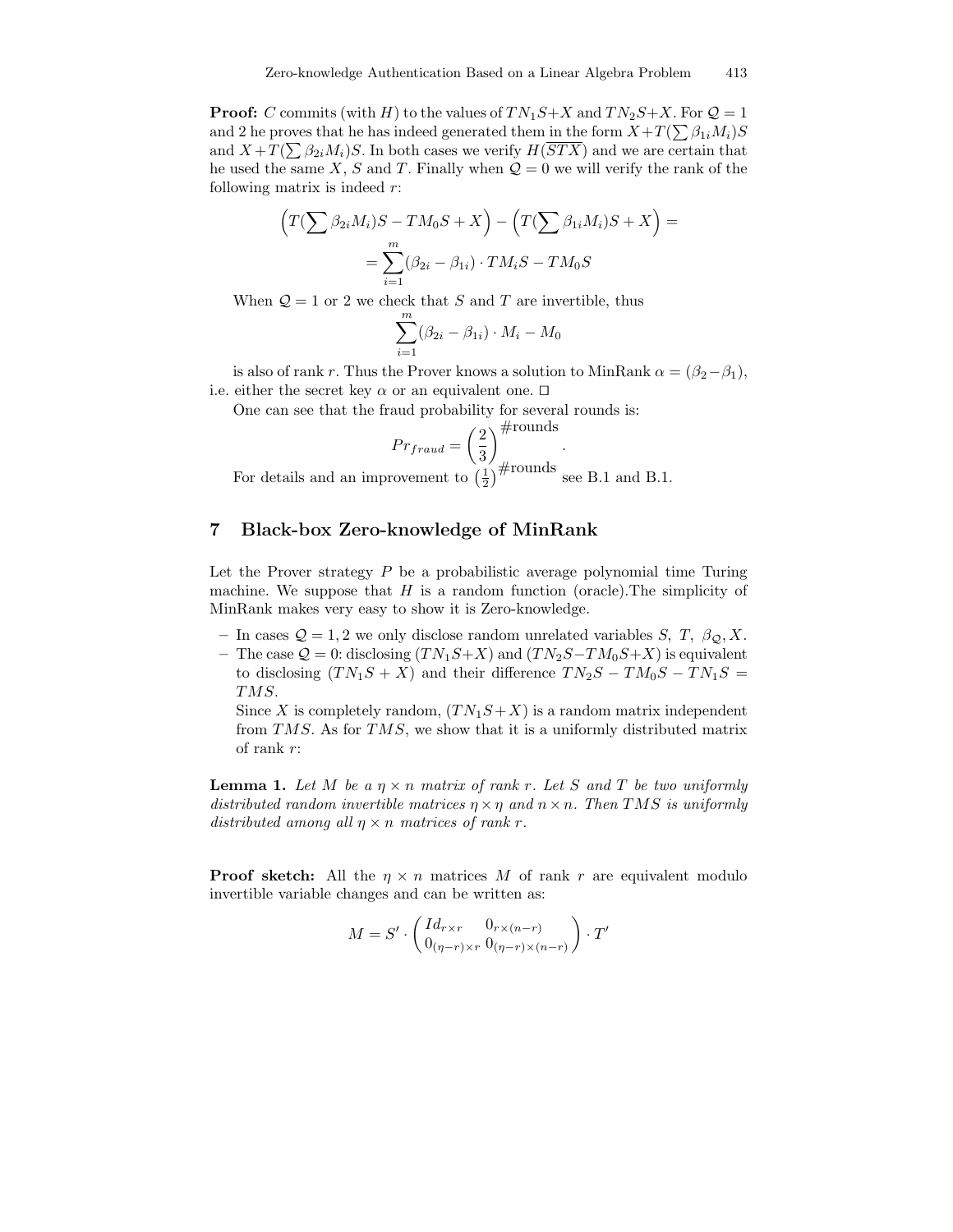#### 7.1 The Exact Proof of Zero-knowledge by Simulation

We construct a simulator  $U$  with oracle access to  $V$ , see Def. 1:

- 1.  $U(V)$  chooses a random query  $\mathcal{Q} = 1, 2$ . He will prepare to answer to questions 0 and  $\mathcal{Q}$ .
- 2. He chooses  $N = \sum \delta_i M_i$  with a random  $\delta$ .
- 3. He picks up  $STX = (S, T, X)$  with invertible S and T.
- 4. He picks up a random matrix  $R$  of rank  $r$ .

5. Let 
$$
N_Q = N
$$
 and  $N_{3-Q} = N + (-1)^{Q+1}(R + M_0)$ . Now  $N_2 - N_1 = R + M_0$ .

6. He asks for Verifier's query on his commitment:

$$
\mathcal{Q}' = V\left(H(\overline{STX}), H(TN_1S + X), H(TN_2S - TM_0S + X)\right) \in \{0, 1, 2\}.
$$

- 7. He repeats steps 1-6 about 2 times (rewinding), until he does get one of the two queries he has prepared to answer:  $\mathcal{Q}' \in \{0, \mathcal{Q}\}$
- 8. If  $\mathcal{Q}' = 0$  the simulator  $U(V)$  reveals  $(T N_2 S + X T M_0 S)$  and  $(T N_1 S + X)$ with indeed a difference  $TRS$  of rank  $r$ .
- 8' If  $\mathcal{Q}' = \mathcal{Q}$  the simulator  $U(V)$  reveals  $\overline{STX}$  and  $\delta$ , that were indeed used to construct the committed  $TN_{\mathcal{Q}}S + X[-TM_0S]$ .

# 8 Performance of the Scheme

### 8.1 Communication Complexity

We assume that hash values are computed with SHA-1. Thus we need  $3 \cdot 160 + 2$ bits for the first two passes.

We note that the values of  $\overline{STX} = (S, T, X)$  does not need to be transmitted, they are in practice generated using a pseudorandom generator out of a seed of 160 bits, using the method we described in §5.1 to generate pseudorandom invertible matrices  $S$  and  $T$ .<sup>8</sup>

The last pass requires  $2n\eta \log_2 q$  bits in the case  $\mathcal{Q} = 0$ . In the two other cases it requires  $160 + m \log_2 q$  bits. The weighted average bit complexity for the whole scheme is  $3 \cdot 160 + 2 + \frac{2}{3} \cdot 160 + \frac{2}{3} (n\eta + m) \log_2 q$ .

This is to be multiplied by the number of rounds which is  $\geq$  35 for the round fraud probability of  $2/3$ . In the Appendix C we show how achieve  $1/2$  instead (which will require only 20 rounds) and present several other improvements. Our best scheme (cf. B.2 and B.3) gives a communication complexity as low as :

$$
\text{Comm. [in bits]} = 2 \cdot 160 + \left(4 \cdot 160 + 8 + \frac{n\eta + m}{2} \log_2 q\right) \cdot \text{\#rounds}
$$

<sup>8</sup> Such modifications make the security depend on an additional assumption. It seems to be a quite weak and plausible assumption. For example here  $(S, T, X)$  should be indistinguishable from random.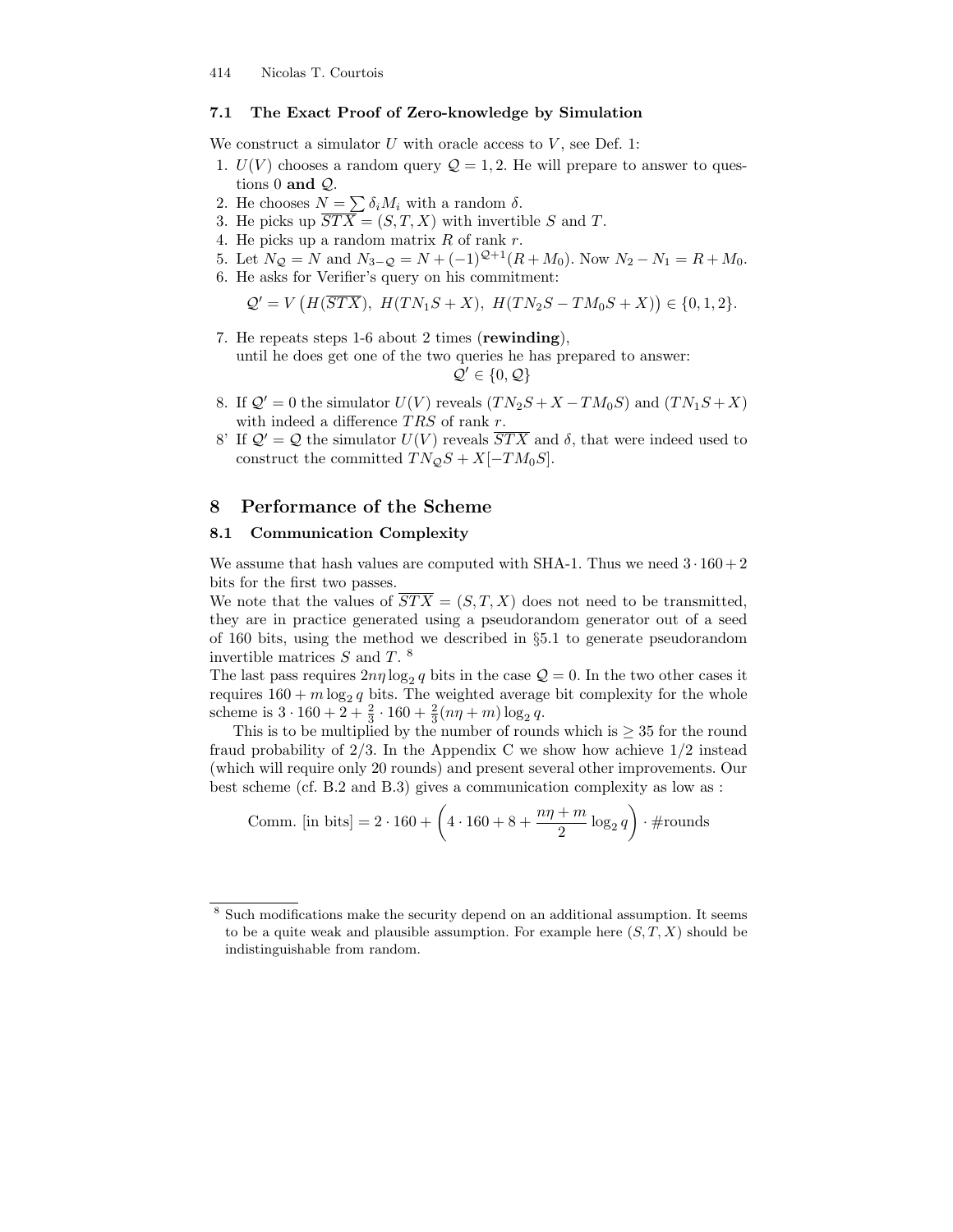#### 8.2 Comparison with Other Schemes

|                              | РКР                | SD                              | $Chen$  4        | $_{\rm CLE}$                  | PPP                           | MinRank(A)                    |
|------------------------------|--------------------|---------------------------------|------------------|-------------------------------|-------------------------------|-------------------------------|
|                              | Shamir             | Stern                           | Chen             | Stern                         | Pointcheval                   | Author                        |
| matrix                       |                    | $16 \times 34$ 256 $\times$ 512 | $32 \times 16$   | $24 \times 48$                | $101 \times 117$              | $6 \times 6$                  |
| field                        | $\mathbb{F}_{251}$ | $\mathbb{F}_2$                  | $\rm{F}_{65535}$ | $\mathbb{F}_{257}$            | $\mathbb{F}_2$                | $\mathbb{F}_{65521}$          |
|                              |                    |                                 |                  |                               |                               |                               |
| passes                       | 5                  | 3                               | 5                | 3/5                           | 3/5                           | 3                             |
| impersonation<br>probability | $\frac{1}{2}$      | $\frac{2}{3}$                   | $\frac{1}{2}$    | $\frac{2}{3}$ / $\frac{1}{2}$ | $\frac{3}{4}$ / $\frac{2}{3}$ | $\frac{2}{3}$ / $\frac{1}{2}$ |
| rounds                       | 20                 | 35                              | 20               | 35/20                         | 48/35                         | 35/20                         |
| impersonation<br>global      | $10^{-6}$          | $10^{-6}$                       | $10^{-6}$        | $10^{-6}$                     | $10^{-6}$                     | $10^{-6}$                     |
|                              |                    |                                 |                  |                               |                               |                               |
| public key [bits]            | 272                | 256                             | 256              | 80                            | 149                           | 735                           |
| secret key [bits]            | 128                | 512                             | 512              | 80                            | 117                           | 160                           |
| best attack                  | $2^{60}$           | $2^{70}$                        | 253              | $2^{73}$                      | $2^{61}$                      | $2^{106}$                     |
|                              |                    |                                 |                  |                               |                               |                               |
| bits send/round              | 665                | 954                             | 1553             | 940/824                       | 896/1040                      | 1075/694                      |
| global<br>[Kbytes]           | 1.62               | 4.08                            | 3.79             | 4.01/2.01                     | 5.25/4.44                     | 4.6 / 1.94                    |

The following table compares different Zero-knowledge protocols based on NPcomplete problems based on previous work of Pointcheval [28].

# 9 Conclusion and Perspectives

We described a new MinRank authentication scheme. It is proven Zeroknowledge and relies on a linear algebra problem MinRank. This NP-hard problem contains in a very natural way some famous problems such as Syndrome Decoding. Both these problems are believed hard on average and all the known algorithms are exponential.

It is possible to use MinRank to prove in Zero-knowledge a knowledge of a solution for any problem expressed as a set of multivariate equations over a finite field (see 3.2). However, the encoding will not always be practical.

Among known schemes based on NP-complete problems MinRank is one of the most efficient, though several schemes are not much worse.

MinRank also allows to share the public key among several users in such a way that any small subgroup can identify itself or produce signatures.

# Acknowledgments

I would like to thank prof. Ernst M. Gabidulin, prof. Jacques Patarin, prof. Claus P. Schnorr and dr. Louis Goubin for helpful remarks.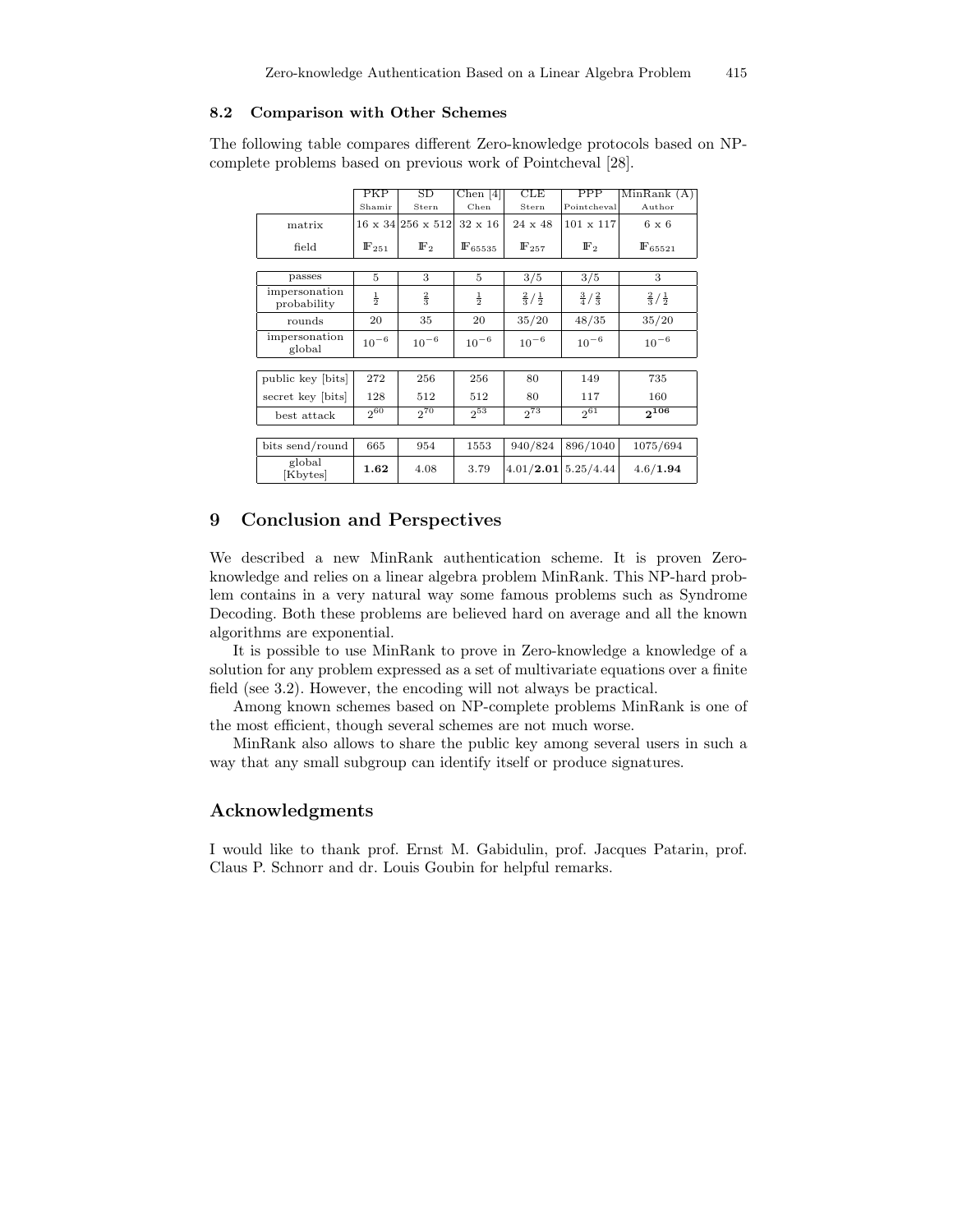# References

- 1. Alexander Barg: Handbook of coding theory, Chapter 7: Complexity Issues in Coding Theory; North Holland, 1999.
- 2. E.R. Berlekamp, R.J. McEliece, H.C.A. van Tilborg: On the inherent intractability of certain coding problems; IEE Trans. Inf. Th., IT-24(3), pp. 384-386, May 1978.
- 3. Anne Canteaut, Florent Chabaud: A new algorithm for finding minimum-weight words in a linear code: application to McEliece's cryptosystem and to BCH Codes of length 511;
- 4. Kefei Chen: A new identification algorithm. Cryptography Policy and algorithms conference, vol. 1029, LNCS, Springer-Verlag, 1996.
- 5. Amos Fiat, Adi. Shamir: How to prove yourself: Practical solutions to identification and signature problems. In Advances in Cryptology, Crypto '86, pp. 186-194, Springer-Verlag, 1987.
- 6. Don Coppersmith, Jacques Stern, Serge Vaudenay: Attacks on the birational permutation signature schemes; Crypto 93, Springer-Verlag, pp. 435-443.
- 7. Don Coppersmith, Jacques Stern, Serge Vaudenay, The Security of the Birational Permutation Signature Schemes, in Journal of Cryptology, 10(3), pp. 207-221, 1997.
- 8. Nicolas Courtois: The security of Hidden Field Equations (HFE); Cryptographers' Track Rsa Conference 2001, San Francisco 8-12 April 2001, LNCS2020, Springer-Verlag.
- 9. The HFE cryptosystem home page: http://hfe.minrank.org.
- 10. Nicolas Courtois: The security of cryptographic primitives based on multivariate algebraic problems: MQ, MinRank, IP, HFE; PhD thesis, September 25th 2001, Paris 6 University, France. Mostly in French. Available at http://www.minrank.org/phd.pdf
- 11. Nicolas Courtois and Ernst M. Gabidulin.: Security of cryptographic schemes based on rank problems; work in progress.
- 12. Ronald Cramer, Ivan Damgård: Zero-Knowledge Proofs for Finite Field Arithmetic or: Can Zero-Knowledge be for Free? Crypto'98, LNCS 1642, pp. 424-441, Springer Verlag. See http://www.brics.dk/RS/97/27/
- 13. Ernst M. Gabidulin. Theory of codes with maximum rank distance. Problems of Information Transmission, 21:1-12, 1985.
- 14. Ernst M. Gabidulin, A. V. Paramonov, O. V. Tretjakov: Ideals over a Non-Commutative Ring and their Applications in Cryptology. Eurocrypt 1991, pp. 482-489.
- 15. Ernst M. Gabidulin, Alexei V. Ourivski: Modified GPT PKC with Right Scrambler. WCC 2001, Paris, France, Daniel Augot and Claude Carlet Editor.
- 16. Marc Girault: A (non-practical) three pass identification protocol using coding theory; Advances in cryptology, AusCrypt'90, LNCS 453, pp. 265-272.
- 17. Oded Goldreich, Y. Oren. Definitions and properties of Zero-knowledge proof systems. Journal of Cryptology 1994, vol.7, no.1, pp.1-32.
- 18. S. Goldwasser, S. Micali and C. Rackoff, The knowledge Complexity of interactive proof systems; SIAM Journal of computing, 1997, Vol. 6, No.1, pp.84.
- 19. Louis Goubin, Nicolas Courtois Cryptanalysis of the TTM Cryptosystem; Advances of Cryptology, Asiacrypt'2000, 3-9 December 2000, Kyoto, Japan, Springer-Verlag.
- 20. Sami Harari. A new authentication algorithm. In Coding Theory and Applications, volume 388, pp.204-211, LNCS, 1989.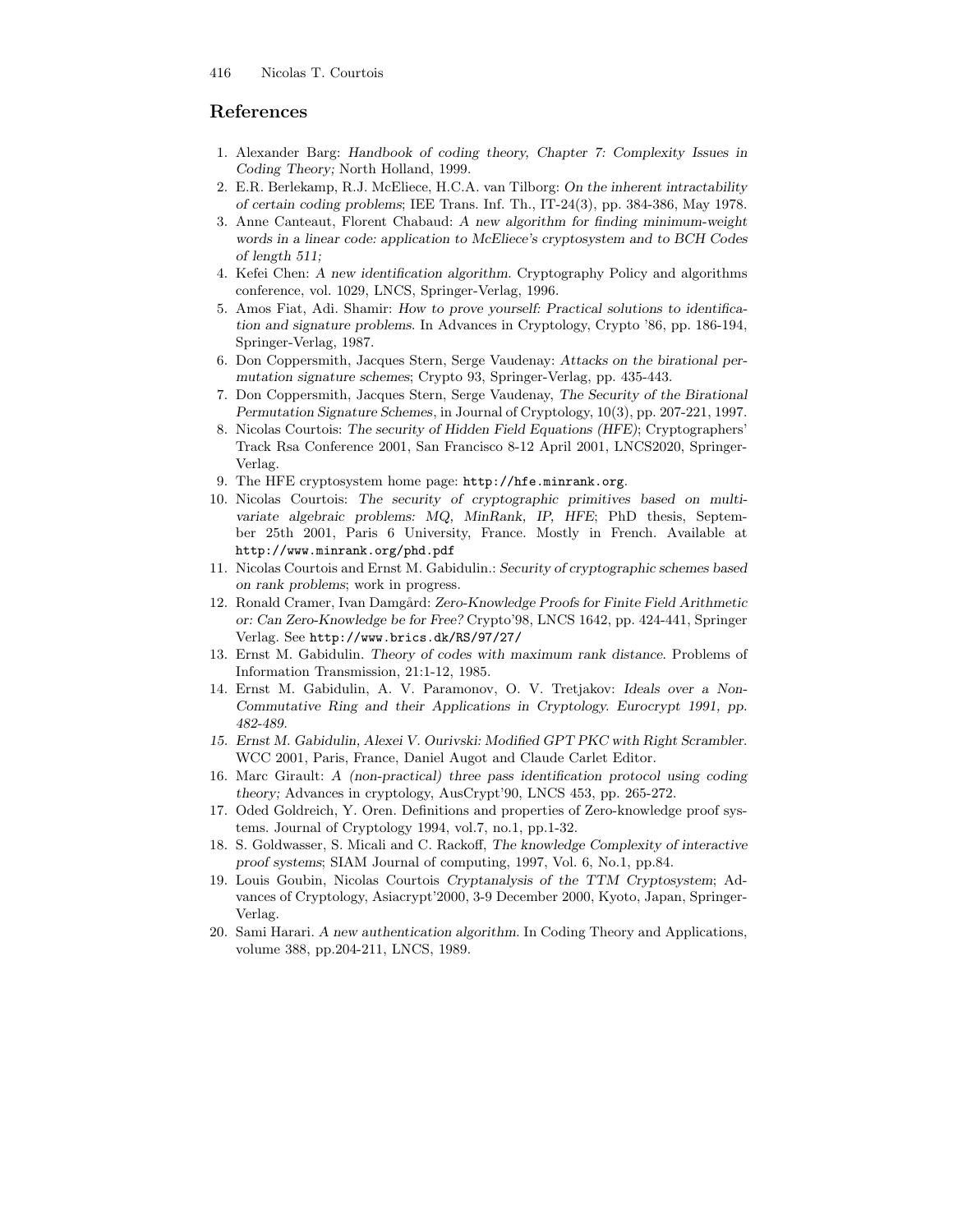- 21. P. J. Lee and E. F. Brickell. An observation on the security of McEliece's public-key cryptosystem; In Advances in Cryptology , Eurocrypt'88, LNCS 330, pp. 275–280. Springer-Verlag, 1988.
- 22. R.J. McEliece: A public key cryptosystem based on algebraic coding theory; DSN Progress Report42-44, Jet Propulsion Laboratory, 1978, pp. 114-116.
- 23. Jeffrey O. Shallit, Gudmund S. Frandsen, Jonathan F. Buss: The Computational Complexity of Some Problems of Linear Algebra problems, BRICS series report, Aaarhus, Denmark, RS-96-33, available on the net http://www.brics.dk/RS/96/33/.
- 24. Jacques Patarin: Hidden Fields Equations (HFE) and Isomorphisms of Polynomials (IP): two new families of Asymmetric Algorithms; Eurocrypt'96, Springer Verlag, pp. 33-48.
- 25. Jacques Patarin, Louis Goubin, Nicolas Courtois: Quartz, 128-bit long digital signatures; Cryptographers' Track Rsa Conference 2001, San Francisco 8-12 April 2001, LNCS2020, Springer-Verlag.
- 26. Jacques Patarin, Louis Goubin, Nicolas Courtois, + papers of Eli Biham, Aviad Kipnis, T. T. Moh, et al.: Asymmetric Cryptography with Multivariate Polynomials over a Small Finite Field; known as 'orange script', compilation of papers with added material. Available from JPatarin@slb.com.
- 27. David Pointcheval: A new Identification Scheme Based on the Perceptrons Problem; In Advances in Cryptology, Proceedings of Eurocrypt'95, LNCS 921, pp.319- 328, Springer-Verlag.
- 28. David Pointcheval: Les preuves de connaissance et leurs preuves de sécurité, PhD thesis, December 1996, Caen University, France.
- 29. Ronald R. Rivest, Adi Shamir and Yael Tauman: How to leak a secret ; Asiacrypt 2001, LNCS, Springer-Verlag.
- 30. Adi Shamir: Efficient signature schemes based on birational permutations; Crypto'93, Springer-Verlag, pp. 1-12.
- 31. Adi Shamir: An efficient Identification Scheme Based on Permuted Kernels, In Advances in Cryptology, Crypto'89, LNCS 435, pp.606-609, Springer-Verlag.
- 32. Adi Shamir, Aviad Kipnis: Cryptanalysis of the HFE Public Key Cryptosystem; In Advances in Cryptology, Proceedings of Crypto'99, Springer-Verlag, LNCS.
- 33. Nicolas Courtois, Adi Shamir, Jacques Patarin, Alexander Klimov, Efficient Algorithms for solving Overdefined Systems of Multivariate Polynomial Equations, Eurocrypt'2000, LNCS 1807, Springer-Verlag, pp. 392-407.
- 34. Jacques Stern: A new identification scheme based on syndrome decoding; Crypto'93, LNCS 773, pp.13-21, Springer-Verlag.
- 35. Jacques Stern: Designing identification schemes with keys of short size; In Advances in Cryptology, Proceedings of Crypto'94, LNCS 839, pp.164-73, Springer-Verlag.
- 36. Jacques Stern: A method for finding codewords of small weight; Coding Theory and Applications, LNCS 434, pp.173-180, Springer-Verlag.
- 37. Jacques Stern, Florent Chabaud: The cryptographic security of the syndrome decoding problem for rank distance codes. In Advances in Cryptology, Asiacrypt'96, LNCS 1163, pp. 368-381, Springer-Verlag.
- 38. L.G. Valiant: Completeness classes in algebra. In Proc. Eleventh Ann. ACM Symp. Theor. Comp., pp. 249-261, 1979.
- 39. Alexander Vardy: The intractability of computing the minimum distance of a code; IEEE Transactions on Information Theory, Nov 1997, Vol.43, No. 6; pp. 1757-1766.
- 40. Pascal Véron, Problème SD, Opérateur Trace, Schémas d'Identification et Codes de Goppa; PhD thesis in french, Toulon University, France, july 1995.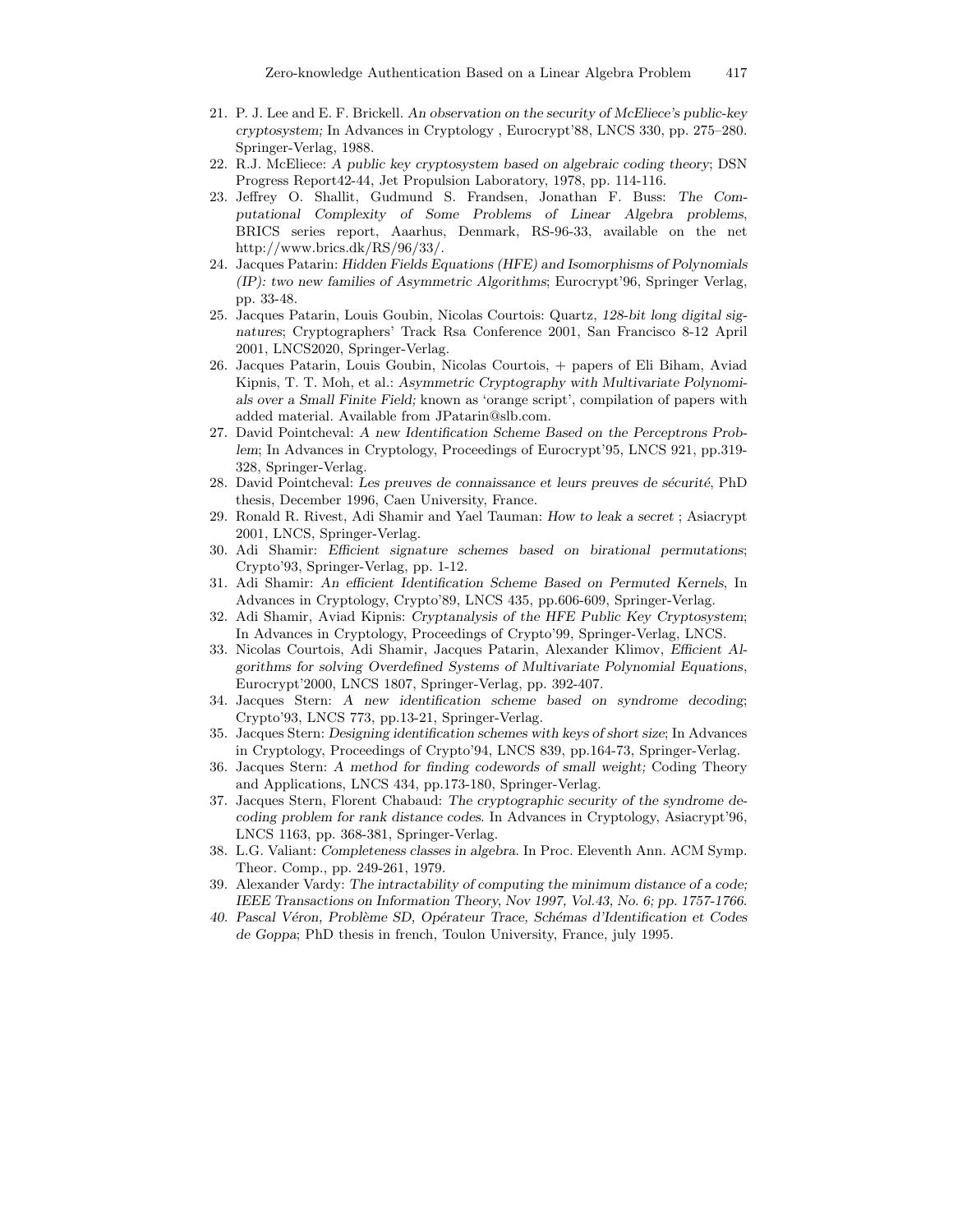418 Nicolas T. Courtois

# A Probability Distribution of Ranks

Following [13] the probability that a random matrix  $\eta \times n$  is of rank r is

$$
P(\eta, n, r) = \frac{(q^{n} - 1) \cdot \ldots \cdot (q^{n} - q^{r-1})}{(q^{r} - 1) \cdot \ldots \cdot (q^{r} - q^{r-1})} \cdot \frac{(q^{\eta} - 1) \cdot \ldots \cdot (q^{\eta} - q^{r-1})}{q^{\eta n}}
$$

.

If  $r \leq min(n, \eta)$  it is non-zero, and when all the  $n, \eta, r \to \infty$  we get the following approximation:

$$
p(\eta, n, r) \simeq \mathcal{O}(q^{(\eta + n)r - r^2 - \eta n})
$$

The probability that a random matrix  $\eta \times n$  is of rank  $> r$  is about:

$$
(1 - \sum_{s=0}^{r} q^{(\eta + n)s - s^2 - \eta n}) \approx (1 - q^{(\eta + n)r - r^2 - \eta n})
$$

There are  $\frac{q^m-1}{q-1}$  non-collinear combinations  $\alpha$  of the  $M_i$ . The probability that all of them give  $Rank(\sum_i \alpha_i M_i - M_0) > r$  with  $r \leq min(n, \eta)$  is about:

$$
Pr_{\alpha}[Rank \le r](\eta, n, r) = 1 - (1 - q^{(\eta + n)r - r^2 - \eta n})^{\frac{q^m - 1}{q - 1}}
$$

We want to evaluate the value  $m_{max}$  such that for  $m \leq m_{max}$  we expect to have solutions for a random MinRank, and such that for  $m \approx m_{max}$ , we expect to have one solution on average. Therefore:

$$
(q^{m_{max}} - 1)/(q - 1) \cdot \mathcal{O}(q^{(\eta + n)r - r^2 - \eta n}) \approx 1
$$

$$
m_{max} \stackrel{def}{=} \eta n + r^2 - (\eta + n)r + 1
$$

### B Achieving Fraud Probability 1/2

We present a technique to achieve the fraud probability  $1/2$  instead of  $2/3$ . It has the following interesting features:

- It requires additional assumption (of type one-wayness of a function).
- Should this assumption fail, the scheme is still at least as secure as before, only with a worse impersonation probability.

The principle of the "trick" is to replace some random choices by a deterministic procedure so that they are still random but cannot be chosen. We add an additional "verifiable" requirement on generation of some values, and thus we eliminate some fraud scenarios (but not others). Then we modify the probabilities of different questions in order to balance the probabilities for the remaining fraud scenarios.

We consider any Zero-knowledge protocol in which a Prover picks up 2 values  $β_1$  and  $β_2$  such that  $β_2 - β_1 = α$  is a given (usually secret) value. Usually we will generate  $\beta_1$  at random and compute  $\beta_2$ , which enables fraud scenarios in which the adversary may chose a value for one out of  $\beta_1, \beta_2$ . We want to avoid this. Let  $F$  be a function with a following properties:

- (1) It is very hard to compute an inverse  $F^{-1}(y)$  for a given random y.
- (2) It is very easy to compute two solutions x and x' such that  $F(x') F(x)$  is a given value  $\Delta y$  and  $x' = x + \Delta x$  with a given constant  $\Delta x$ .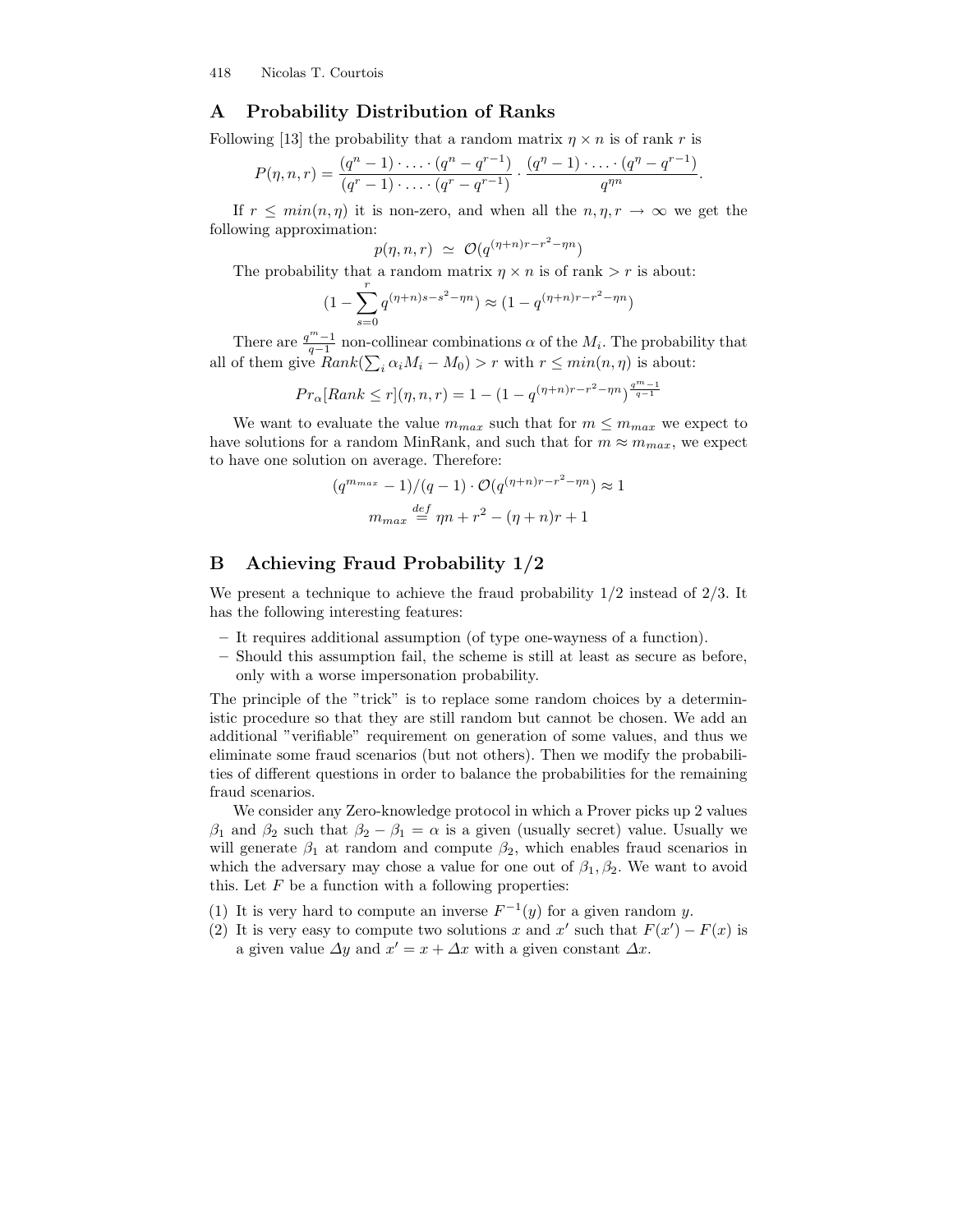**Example 1:**  $F: x \mapsto x^2 \mod N$ , N being an RSA modulus. The inversion problem (1) is as hard as factoring.

**Example 2:**  $F: GF(q)^n \to GF(q)^n$  is a set of random quadratic equations over a finite field. The inversion problem (1) is called MQ, is NP-hard very difficult in practice [26, 33].

In both examples, (2) is a linear problem easily solved.

We note that each of the above examples is applied with an operation  $+$  that belongs to a different group. Only the first example can be used for MinRank, as our '+' will be the component-by-component addition in the finite field.

#### B.1 Application to MinRank Scheme

Let  $F: GF(q)^{n\eta} \to GF(q)^{n\eta}$  be a public fixed random set of quadratic equations. In the modified MinRank scheme, the Prover picks up two 160-bit seeds Z and  $\overline{STX}$ . Let  $\Delta y = \text{Expand}(Z)$  and  $(S, T, X) = \text{Expand}(\overline{STX})$  be the output of a pseudo-random generator. He solves

$$
(S)\begin{cases}F(T(\sum \beta_{2i}M_i)S - TM_0S + X) - F(T(\sum \beta_{1i}M_i)S + X) = \text{Expand}(Z)\\ \beta_2 - \beta_1 = \alpha\end{cases}
$$

The first equation becomes linear in  $\beta_1$  after substitution of  $\beta_2 = \beta_1 + \alpha$ . He gets m linear equations with m variables  $\beta_{1i}$ . If there is no solution  $(\beta_1, \beta_2)$ found, he tries again with a new Z.

Verification that the Prover Follows the Scenario: If  $\mathcal{Q} = 0$ , the Prover will send an additional value Z. The Verifier will check that  $F(T N_2 S + X)$  –  $TM_0S-F(TN_1S+X)=\mathrm{Expand}(Z)$ . In the previous version of MinRank scheme possible fraud scenarios were:

- 01 Try to be able to answer  $\mathcal{Q} = 0$  and 1.
	- It is easy to produce two matrices, seemingly  $T(\sum \beta_{1i}M_i)S + X$  and  $(T(\sum \beta_{2i}M_i)S - TM_0S + X)$ , such that only one of them is really constructed in such a form, and the other is adjusted to get a difference of rank r.
- 02 Try to be able to answer  $\mathcal{Q} = 0$  and 2 in the same way.
- 12 Try to be able to answer  $\mathcal{Q} = 1$  and 2: We pick up any  $\overline{STX}, \beta_1, \beta_2$  and produce a genuine  $T(\sum \beta_{\mathcal{Q}i}M_i)S + X[-TM_0S].$
- 0 Try to be able to answer  $Q = 0$  only. For this we just give any matrices that have a difference with rank r.
- 1 Try to be able to answer  $Q = 1$  only. For this we produce  $T(\sum \beta_{1i}M_i)S + X$ in the required form.
- 2 Try to be able to answer  $Q = 2$  only. As above.

The new version excludes the scenarios  $(01)$  and  $(02)$ . Let us see why on the example of scenario (01). We assume that a false Prover wants to answer  $\mathcal{Q} = 0$ and 1. He may try the following possibilities:

a. Since  $S, T$  and X are always obtained as Expand( $\overline{STX}$ ), if we cheat and have not selected them in this way, we are only able to answer  $\mathcal{Q} = 0$ .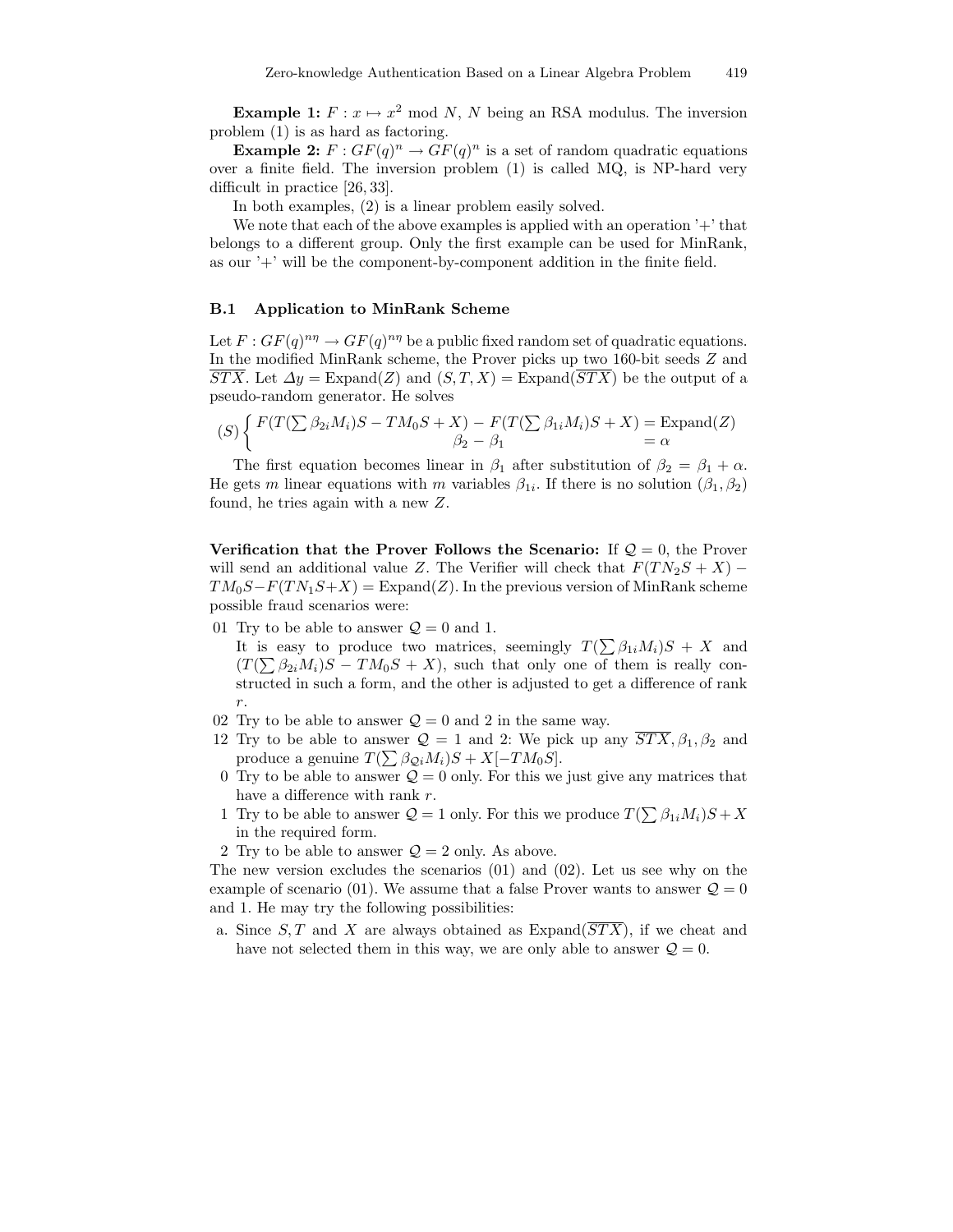- b. He may try to pick up  $\beta_1$ . Since F is one way (the NP-chard problem MQ), he will be unable to produce a matrix R such that  $F(Q) - F(T(\sum \beta_{1i}M_i)S +$  $X$ ) = Expand(Z).
- c. Another way is to try find R of rank r and write the  $n\eta$  equations with m variables  $(\sum \beta_{2i}M_i - M_0) - (\sum \beta_{1i}M_i) = R$ . However to find a solution is hard because  $\alpha = \beta_2 - \beta_1$  would allow him to solve an instance of MinRank.<br>Still an adversary has the capacity to answer all possible questions separately: fraud scenarios  $(0)$ ,  $(1)$  and  $(2)$ .

Resulting Changes in the Protocol Now we may modify the probabilities. The question  $Q = 0$  is asked with probability  $1/2$  and  $Q = 1, 2$  with probability 1/4 each. The following table shows the probabilities of success for all fraud scenarios.

| Fraud scenario              |                |                |                     |   |                     |  |
|-----------------------------|----------------|----------------|---------------------|---|---------------------|--|
| $Pr[\text{Success}]$ before | $\overline{2}$ | $\overline{2}$ | ີ<br>$\overline{2}$ | o | o<br>$\overline{2}$ |  |
| now                         |                |                |                     |   | $\overline{2}$      |  |

A false Prover is detected with probability 1/2. Now only 20 instead of 35 rounds are needed to achieve the security of  $10^{-6}$ .

Note: We obtained a more efficient authentication scheme with an added computational assumption based on the NP-hard problem MQ. This problem is believed very hard  $[33]$ , but if it wasn't then the scenarios  $(01)$  and  $(02)$  will be possible again and the fraud probability will be 3/4. The MinRank scheme will remain secure, but with worse fraud probability, or equivalently, it will require more iterations.

**Further Improvements** First we remark that if  $\mathcal{Q} = 0$ , it is not necessary at all to transmit the two values  $TN_2S - TM_0S + X$  and  $TN_1S + X$ . In fact it is enough to transmit their difference  $TMS$  and  $Z$  that is already among the values that are transmitted. The values of  $TN_2S - TM_0S + X$  and  $TN_1S + X$  can be then recovered by the Verifier that has to solve a system similar to (B.1.(S)). We saved a transfer of one matrix  $\eta \times n$ .

Another improvement is to use only one seed  $\overline{STXZ}$  with:

$$
(S, T, X, Z) = \text{Expand}(\overline{STXZ})
$$

#### B.2 The Modified Version MinRank-v2

Now we integrate all improvements in order to have a general view. The prover chooses a random seed of 160-bits  $STXZ$ . Let

$$
(S, T, X, Z) = \text{Expand}(\overline{STXZ})
$$

$$
\Delta y = \text{Expand}(Z)
$$

Now the Prover solves:

$$
(S)\begin{cases}F(T(\sum \beta_{2i}M_i)S - TM_0S + X) - F(T(\sum \beta_{1i}M_i)S + X) = \text{Expand}(Z)\\ \beta_2 - \beta_1 = \alpha\end{cases}
$$

If there is no solution,  $(\beta_1, \beta_2)$ , we try again a small number of times. with a different seed  $\overline{STXZ}$ . Then in each round of authentication: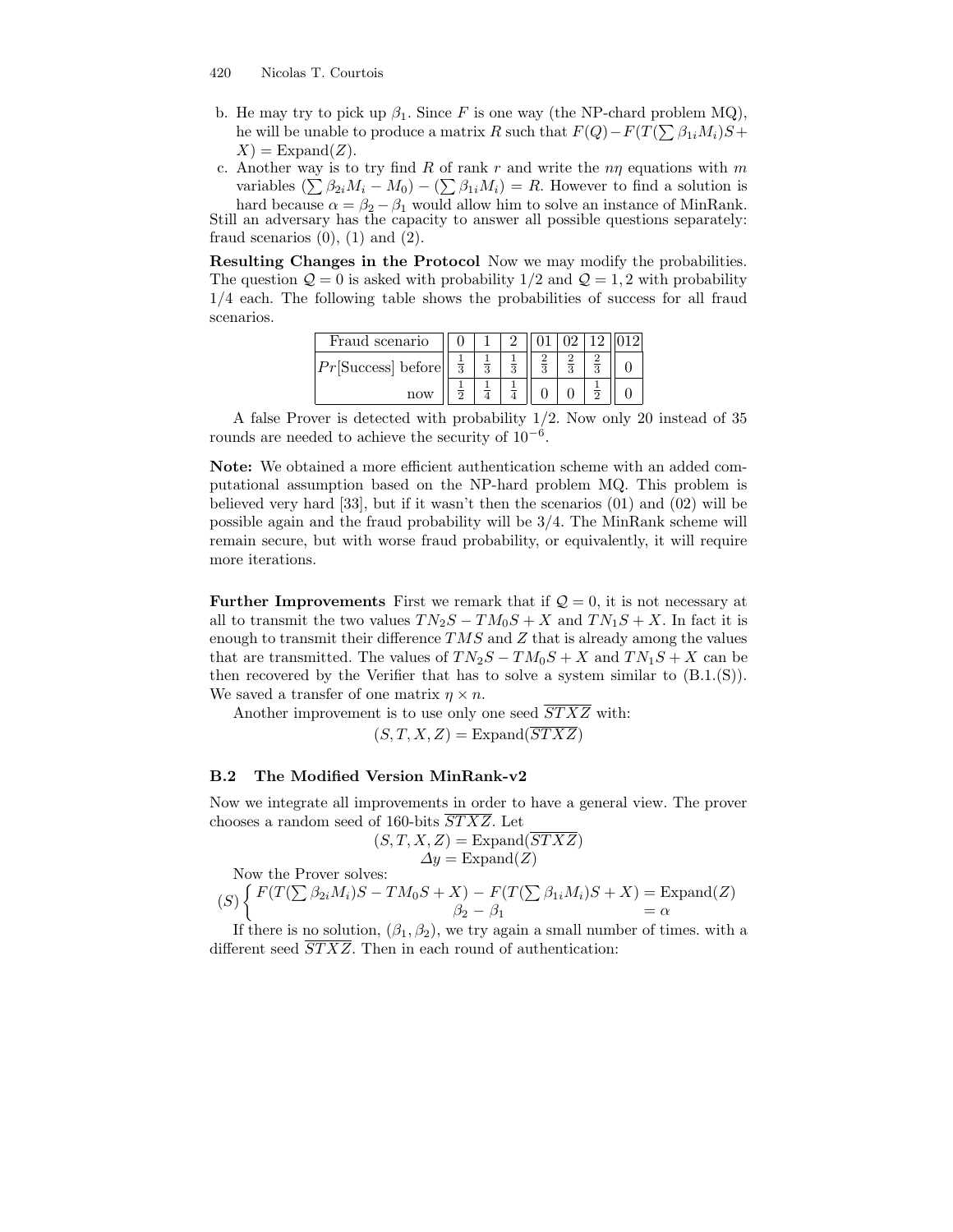1. The Prover sends to the Verifier:

$$
H(\overrightarrow{STXZ}), H(TN_1S + X), H(TN_2S + X - TM_0S)
$$

2. The Verifier chooses a query  $\mathcal{Q}$ , such that  $\mathcal{Q} = 0$  with probability 1/2, and  $\mathcal{Q} \in \{1, 2\}$  with probability 1/4 each. He sends  $\mathcal{Q}$  to the Prover.

> ←−−−−−−−−−−−−−−−−−−−−  $Q \in \{0, 1, 2\}$

3. If  $\mathcal{Q} = 0$ , the Prover gives the following values:

$$
\overbrace{\hspace{4.5cm}TMS,\ Z}
$$

Verification  $Q = 0$ : The Verifier will compute the  $(T N_1 S + X)$  and  $(T N_2 S + X - T M_0 S)$ , see B.1 Then he will accept if  $H(T N_1 S + X)$  and  $H(T N_2 S + X - T M_0 S)$  are correct, and if  $Rank(TMS) = r$ .

3' In the case  $\mathcal{Q} = 1, 2$ , the Prover reveals:

$$
\overrightarrow{STXZ}, \ \beta_{\mathcal{Q}}
$$

**Verification**  $Q = 1, 2$ : The Verifier checks if S and T are invertible and if  $H(\overline{STXZ})$  is correct. Then he computes

$$
TN_{\mathcal{Q}}S = \sum \beta_{\mathcal{Q}i} \quad TM_iS
$$

and verifies the correctness of  $H(T N_1 S + X)$  or  $H(T N_2 S + X - T M_0 S)$ .

#### B.3 Improvements in the Communications

As in 8.1 we compute the communication complexity of the new version. By inspection we see that it becomes:

$$
\left(3 \cdot 160 + 2 + \frac{n\eta + m}{2} \log_2 q\right) \cdot \text{\#rounds}
$$

Remark: The value of 160 bits for a length of seeds and commitments is appropriate for the security level of 2 <sup>80</sup> and should be increased otherwise. For example for a security level  $2^{SF}$  we should use  $2SF$  bits. So we get

$$
\left(6SF + 2 + \frac{n\eta + m}{2}\log_2 q\right) \cdot \text{\#rounds}
$$